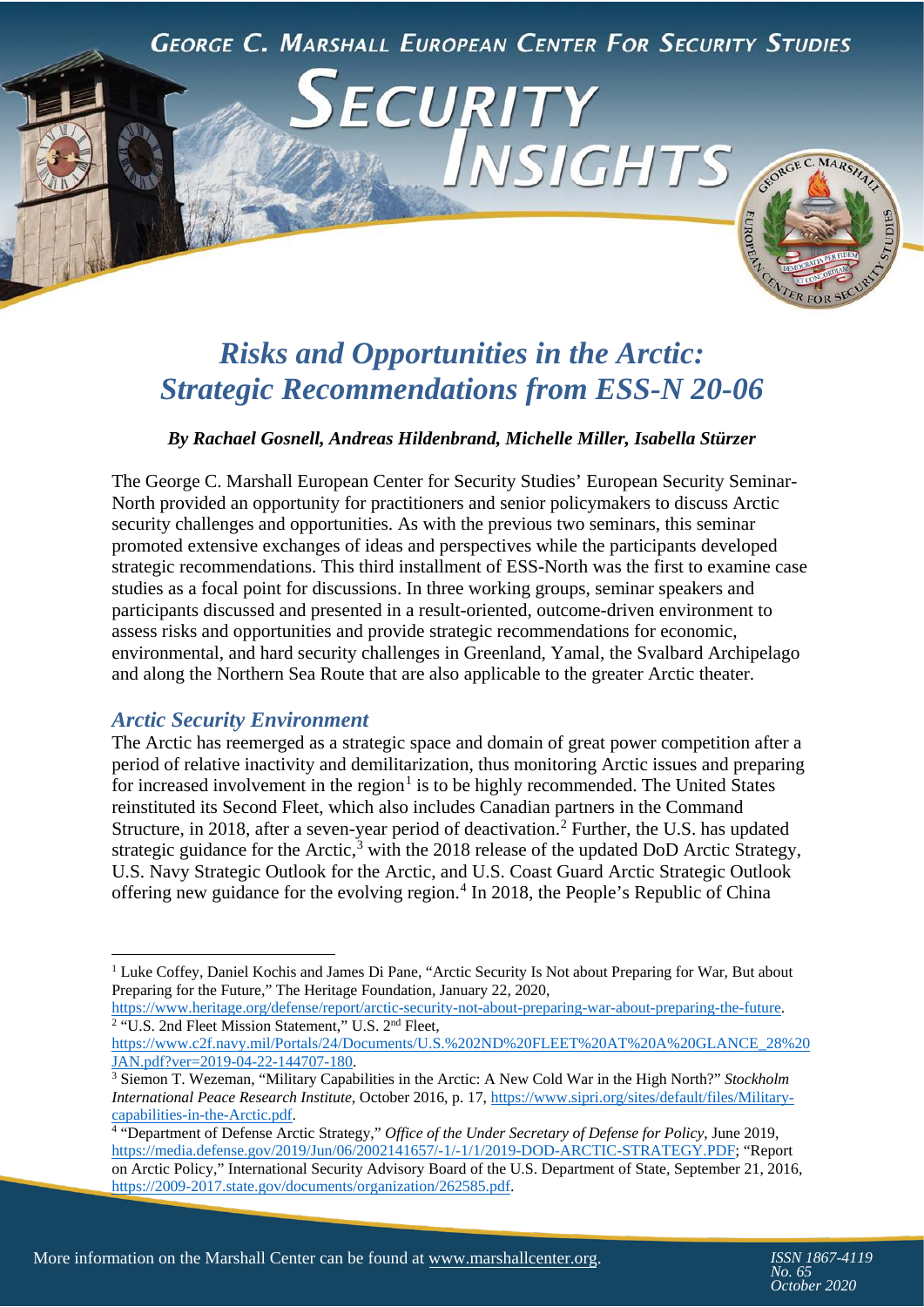<span id="page-1-6"></span><span id="page-1-5"></span><span id="page-1-4"></span><span id="page-1-3"></span><span id="page-1-2"></span><span id="page-1-1"></span><span id="page-1-0"></span>published its first official policy paper<sup>[5](#page-1-0)</sup> outlining the ambitions of the newly selfconceptualized "near-Arctic state,"[6](#page-1-1) a definition that is not reflected in legal documents nor holds merit in the Arctic Council. The Russian Federation has taken a robust approach to the region that reflects their significant interests there, having reiterated seabed claims in 2007 by placing a titanium flag under the North Pole in international Arctic waters<sup>[7](#page-1-2)</sup> and the reopening of military bases along the Northern Sea Route. Reflecting growing interest and potential threats in the region, the Kingdom of Denmark prioritized Greenland in its most recent 201[8](#page-1-3)-2023 Defence Agreement.<sup>8</sup> Further, the European Union has now also outlined an Arctic policy<sup>[9](#page-1-4)</sup> as have most EU member states, including the Federal Republic of Germany.<sup>[10](#page-1-5)</sup>

Strategic (mis-)communication has been a key topic in the discussion of all three case studies. In particular, a gap between scientific discourse on climate change, its perception in the public, and the political debate as well as its real impact on local communities was an important topic as was the challenge to balance economic development and sustainability. The Arctic's harsh conditions and its sheer vastness require major investments in infrastructure, production sites, and workforce in order to be able to develop business opportunities, especially in the field of resource development. Consequently, Arctic economic strategies can only be profitable in the long run and thus need to be sustainable. Therefore, seminar participants encouraged diversification of Arctic economies, the promotion of quality over quantity in the tourism sector and the development of resources (such as rare earth elements, water and ice, and oil and gas) in accordance with applicable standards necessary to protect the local environment and infrastructure. Melting ice and thawing permafrost are the key environmental concerns in the Arctic, as they not only contribute to global warming and sea level rise, but also threaten the integrity of the local infrastructure and operations at production sites.

Another topic was the signaling effects of military exercises and the (dis-)continuation of hard security dialogue between Arctic states. Overall, it was established that the Arctic region has potential for conflict, yet currently stakeholders value cooperation over confrontation, especially in search and rescue (SAR) operations and in research. Working groups agreed that improvement was required both in terms of dialogue and increased domain awareness in order to benefit from opportunities and to mitigate risks. Participants emphasized that it was advisable for Arctic nations to share best practices and for partners to enhance knowledge of their Arctic partners both militarily<sup>[11](#page-1-6)</sup> and scientifically to foster mutual understanding.

Finally, participants discussed "the Arctic's enduring resource," its people, with a look to intrastate challenges beyond power competition in the Arctic that include the views of local

<sup>6</sup> Eva Dou, "A New Cold War? China Declares Itself a 'Near-Arctic State,'" *Wall Street Journal*, January 26, 2018, [https://www.wsj.com/articles/a-new-cold-war-china-declares-itself-a-near-arctic-state-1516965315.](https://www.wsj.com/articles/a-new-cold-war-china-declares-itself-a-near-arctic-state-1516965315) <sup>7</sup> Tom Parfitt, "Russia plants flag on North Pole seabed," *The Guardian*, August 2, 2007,

https://www.theguardian.com/world/2007/aug/02/russia.arctic.

<sup>8</sup> "Agreement for Danish Defence 2018-2023," *Danish Ministry of Defence*, February 1, 2019, [https://www.fmn.dk/temaer/forsvarsforlig/Documents/danish-defence-agreement-2018-2023-pdfa.pdf.](https://www.fmn.dk/temaer/forsvarsforlig/Documents/danish-defence-agreement-2018-2023-pdfa.pdf)

**<sup>.</sup>** <sup>5</sup> "China's Arctic Policy," The State Council of the People's Republic of China, January 26, 2018, [http://english.www.gov.cn/archive/white\\_paper/2018/01/26/content\\_281476026660336.htm.](http://english.www.gov.cn/archive/white_paper/2018/01/26/content_281476026660336.htm)

<sup>9</sup> "EU Arctic Policy," *European Union External Action*, April 27, 2016, https://eeas.europa.eu/arctic-policy/euarctic-policy\_en.

<sup>&</sup>lt;sup>10</sup> "Germany's Arctic Policy Guidelines," Ministry of Foreign Affairs, August 2019[, https://www.auswaertiges](https://www.auswaertiges-amt.de/blob/2240002/eb0b681be9415118ca87bc8e215c0cf4/arktisleitlinien-data.pdf)[amt.de/blob/2240002/eb0b681be9415118ca87bc8e215c0cf4/arktisleitlinien-data.pdf](https://www.auswaertiges-amt.de/blob/2240002/eb0b681be9415118ca87bc8e215c0cf4/arktisleitlinien-data.pdf) .

<sup>11</sup> "Press briefing on Exercise Trident Juncture 2018," *NATO*, June 11, 2018, [https://www.nato.int/cps/en/natohq/photos\\_155885.htm.](https://www.nato.int/cps/en/natohq/photos_155885.htm)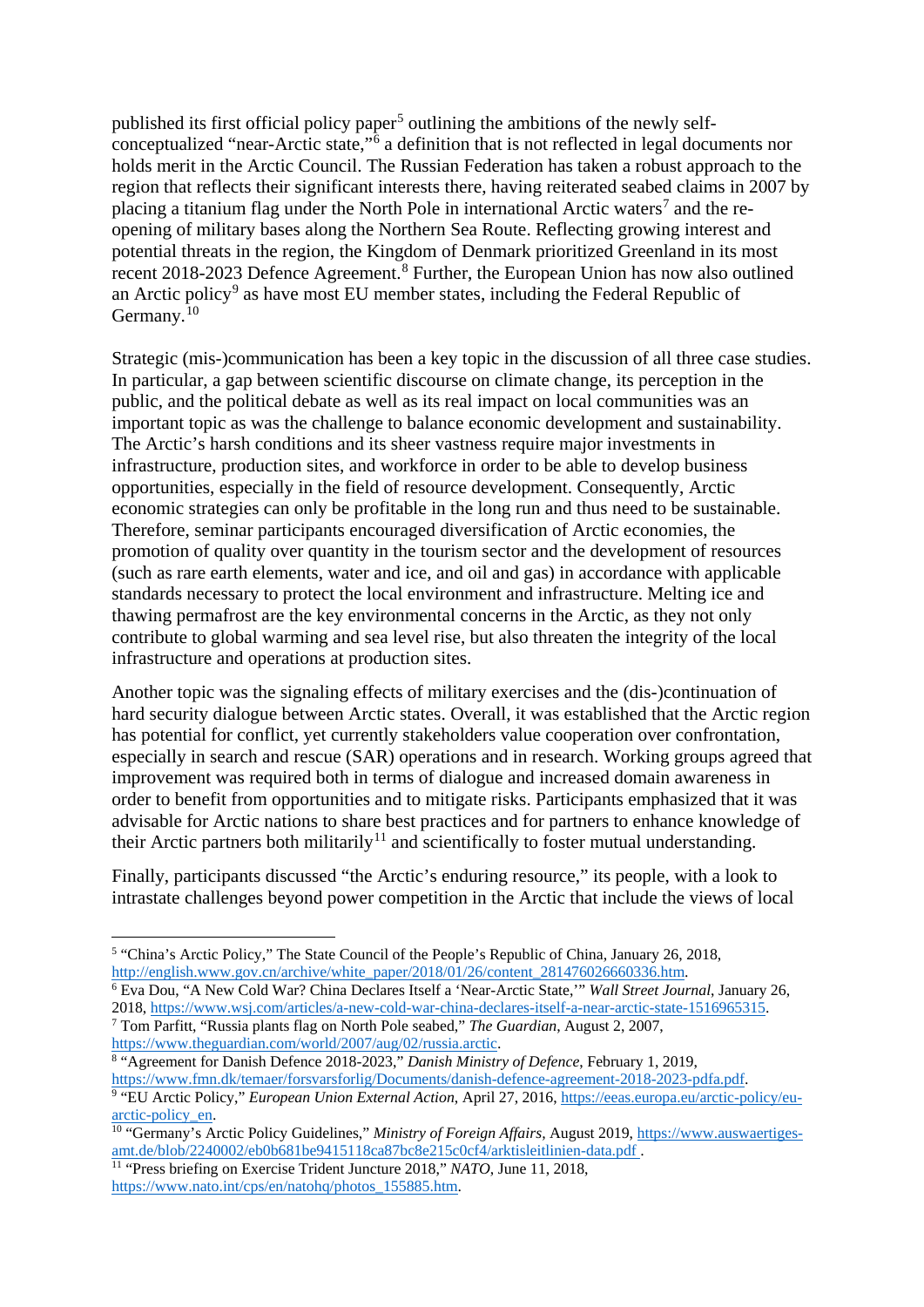stakeholders and indigenous communities. Arctic communities at large are confronted with negative demographic trends as decreasing fertility rates in combination with brain drain limit the development potential of historically small communities. The lack of skilled professionals and experts has a direct effect on local healthcare infrastructure, educational opportunities, and international representation, as the representation of causes abroad lies with a small group of experts. This is also visible at international conferences and fora, where representatives of Arctic and indigenous communities can only be present in limited numbers given the many demands on their time. Investment in education and human security is vital to address these challenges.

# **Case Studies: Greenland, Yamal Peninsula/ Northern Sea Route, and Svalbard Archipelago**

The case studies included information on the political and economic landscape of the three areas, with a special focus on the role of indigenous communities, foreign investments, and environmental concerns. Furthermore, participants evaluated the three regions for their geopolitical and geostrategic significance, including an assessment of securitization trends. Greenland offered a unique case study to understand challenges and opportunities resulting from climate change, which enables gradual economic independence and supports political aspirations; Yamal allowed for insights on state-owned corporations and challenged regional governing mechanisms; and Svalbard presented a case study in which the international community seeks to maintain—and secure—the status quo.

# *Greenland*

# **Greenland and the West, Greenland in the West?**

The Greenland case study put forth two key questions that were also fundamental to ESS-N: Are economic development and environmental protection necessarily competing demands? And is there a considerable threat from militarization and securitization in the Arctic strategic environment?

Greenland is currently incorporated, along with the Faroe Islands and Denmark, in the Kingdom of Denmark, and also relies on Denmark financially. As Greenland has long sought to become fully independent, the melting Arctic now offers the opportunity for economic independence, thus enabling an important step on the road to political independence. The melting of Greenland's ice sheet offers new potential for resource development. At the same time, the Arctic has also become an interesting destination for tourists. Both industries could become highly profitable, but their development could also result in severe negative consequences for the environment and the local population. Participants extensively debated this challenge and presented recommendations for balancing economic development and ecological concerns sustainably. Heightened foreign interest in Greenland, however, is not only a result of economic potential, but also because of its location in the Arctic as a strategic area. The group undertook discussion of the potential role of Greenland, especially due to its geography, in the belief that such an analysis provided an excellent opportunity to evaluate the likelihood of different strategic scenarios and to develop recommendations balancing national security interests while maintaining the cooperative spirit of the Arctic. For Greenland, the working group offered the following thoughts and strategic recommendations.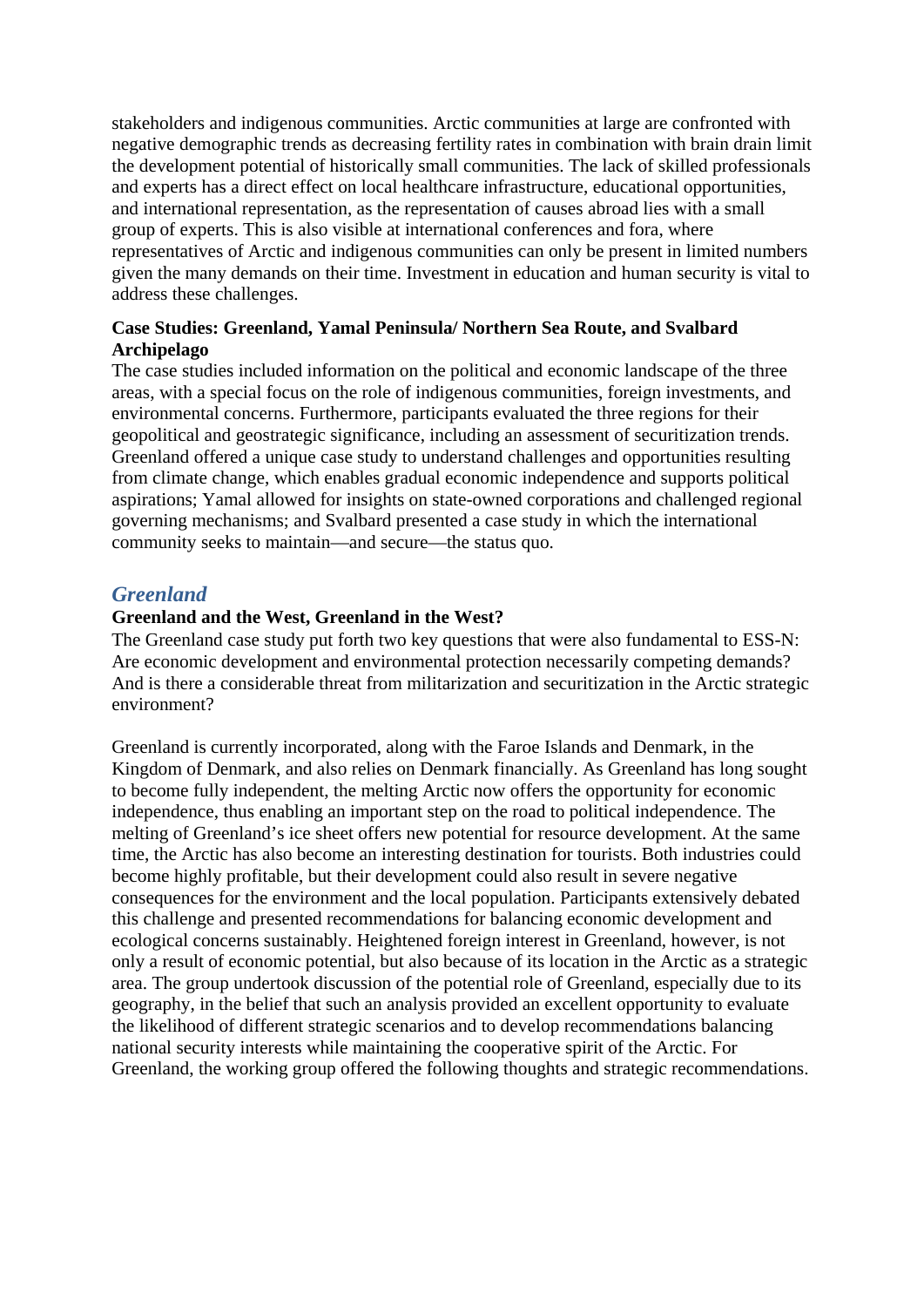# <span id="page-3-5"></span><span id="page-3-4"></span><span id="page-3-3"></span><span id="page-3-2"></span><span id="page-3-1"></span><span id="page-3-0"></span>*Integrate a Sovereign Greenland into the Western Alliance*

In accordance with the Home Rule Act of 1979 and Act on Self-Government of 2009, Greenland created a constitutional commission that shall present its proposal in 2021. With respect to and in support of the Greenlanders' striving for independence, a key recommendation was to ensure that Greenlanders have the final decision about their future.

Greenland has had legislative and executive power for fishing and trade since 1979; special status as an Overseas Territory (OCT) within the EU since 1985; as well as jurisdiction over mineral resources and the ability to manage economic resources independently since 2009.<sup>[12](#page-3-0)</sup> However, Copenhagen maintains authority over Greenland's security and foreign affairs. Both the 1979 and 1985 acts are the result of the Greenlanders' aim to control fisheries independently from EU (EC) fishery regulations, as fishing traditionally accounts for more than 90% of Greenland's exports<sup>[13](#page-3-1)</sup> and more than a third of the GDP.<sup>[14](#page-3-2)</sup>

As Greenland moves down the path to independence, the group emphasized how important it is to (further) integrate Greenland into NATO or the family of western nations. International interest in Greenland results from its geographic location<sup>[15](#page-3-3)</sup> and mineral resources, which could amount to 10% of undeveloped resources around the globe. Along with its geostrategic location, Greenland has a long-standing U.S. presence with Thule Air Base, which includes a ballistic missile early warning system and space surveillance.<sup>[16](#page-3-4)</sup> While Greenland itself so far has strongly benefitted from the close relationship with its partners in the Kingdom of Denmark and the European Union, one question—with whom will closer alliances be forged, especially economic ones?—is intensely debated.

Greenland has expressed interest in investments from the Russian Federation and especially from the People's Republic of China. As the example of leaving the EC in 1979 due to fishery regulation shows, Greenland could choose to pursue a closer relationship with one of those powers and develop its economy using the help of their foreign direct investment (FDI) once the constitutional gap with Denmark is severed. This risk places the debate on Greenland within the discourse on the relevance of (contested) western values and cooperation as arguably "The West against the rest" has made way for a notion of "Westlessness."[17](#page-3-5) Given these developments, a deeper integration of Greenland—specifically through close economic partnerships and educational exchanges—into the western community was recommended, which should include a clear and united western message strategically communicated to (potential) allies and competitors alike. To achieve integration, the group recommended drawing on the close and mutually beneficial cooperation with Denmark by working through the Kingdom of Denmark's well-established existing decisionmaking structures in addition to supporting existing international law and regional bodies.

[http://www.stat.gl/publ/en/GF/2019/pdf/Greenland%20in%20Figures%202019.pdf.](http://www.stat.gl/publ/en/GF/2019/pdf/Greenland%20in%20Figures%202019.pdf)

**<sup>.</sup>** <sup>12</sup> Cécile Pelaudeix, "EU-Greenland relations and sustainable development in the Arctic," in: *Global Challenges in the Arctic Region: Sovereignty, Environment and Geopolitical Balance*, edited by Elena Conde and Sara Iglesias Sanchez, (Routledge: New York, 2017), 306f.

<sup>&</sup>lt;sup>13</sup> Cécile Pelaudeix, "Governance of offshore hydrocarbon activities in the Arctic and energy policies: a comparative approach between Norway, Canada, Greenland/Denmark," in: *Governance of Arctic Offshore Oil and Gas*, edited by Cécile Pelaudeix and Ellen Basse, (Routledge: London, 2018), p. 118. <sup>14</sup> "Greenland in Figures 2019," *Statistics Greenland*, pp. 23 and 35,

<sup>&</sup>lt;sup>15</sup> Jon Rahbek-Clemmensen, "Let's (Not) Make a Deal: Geopolitics and Greenland," *War on the Rocks*, August 28, 2019, [https://warontherocks.com/2019/08/lets-not-make-a-deal-geopolitics-and-greenland/.](https://warontherocks.com/2019/08/lets-not-make-a-deal-geopolitics-and-greenland/)

<sup>16</sup> Sarah Cammarata and Daniel Lippman, "Trump's budget gives Greenland another try," *Politico*, February 19, 2020, [https://www.politico.com/news/2020/02/19/trump-budget-greenland-115961.](https://www.politico.com/news/2020/02/19/trump-budget-greenland-115961)

<sup>17</sup> "Munich Security Report 2020: Westlessness," *Munich Security Conference*, February 2020, [https://securityconference.org/en/publications/munich-security-report-2020/.](https://securityconference.org/en/publications/munich-security-report-2020/)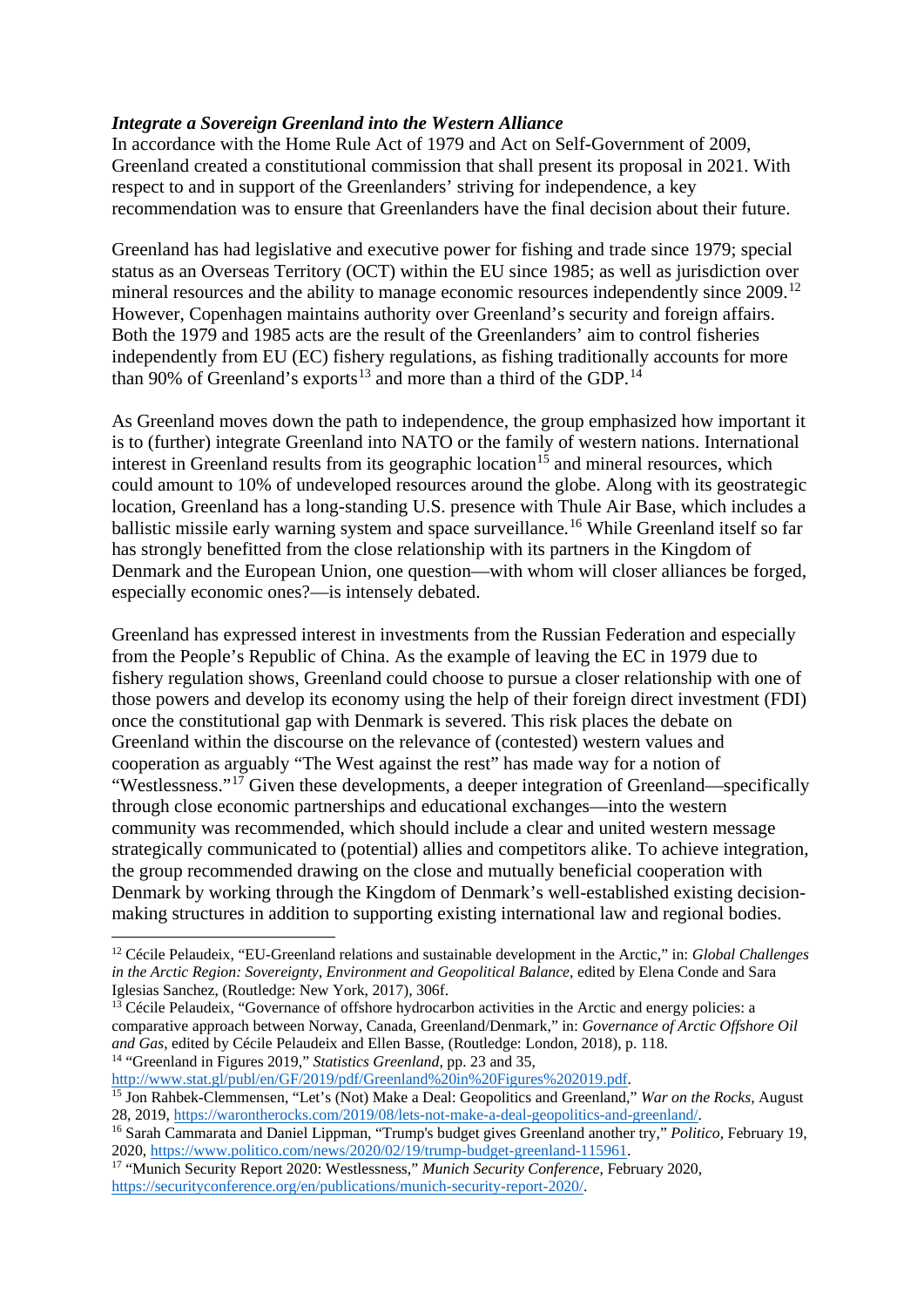#### <span id="page-4-5"></span><span id="page-4-4"></span><span id="page-4-3"></span><span id="page-4-2"></span><span id="page-4-1"></span><span id="page-4-0"></span>*Use Western Tools to Create Economic and Societal Opportunities*

While Denmark currently remains the most important trade partner for Greenland, new actors have also surfaced: for instance, there is an active dialogue with the Chinese Ministry of Land and Resources and the Chinese Development Bank (CDB).[18](#page-4-0) Greenland has proactively sought to expand its global partnerships and is looking to establish additional representative offices abroad. New consulates are also opening in Greenland, to include a U.S. Consulate, the first diplomatic U.S. base there since the  $1950s$  $1950s$ ,<sup>19</sup> reflecting growing international interest. Chinese companies are already involved in multiple projects as license-holders, contractors, and investors. Before Greenland announced in December 2019 that it awarded a contract for cooperating with Tele Greenland Group and Swedish company Ericsson instead of China's Huawei to improve telecommunication and the overall connectivity infrastructure, the decision was discussed both in the context of concerns voiced by the U.S. regarding Huawei's involvement in sensitive infrastructure and of Arctic societies' wish for connectivity.[20](#page-4-2) This example demonstrates the urgency to fully integrate Greenland into the western alliance through business partnerships by proposing attractive and feasible alternatives to Chinese investors, which as of now are not broadly offered by the U.S. and Denmark (aside from an annual block grant to the Greenlandic Self-government),<sup>[21](#page-4-3)</sup> in addition to emphasizing shared history and values.

#### *Close the Constitutional Gap with Denmark*

 $\overline{a}$ 

A complex contracting process for recent Greenlandic infrastructure projects spotlights how important it is to close Greenland's constitutional gap with Denmark, as decision-making authority fell into a gray zone between Greenlandic self-determination concerning infrastructure development and Danish authority over foreign policy and security. In 2017, Chinese private company General Nice was denied the opportunity to purchase an abandoned naval base near Gronnedal, which had been for sale by Greenland. Copenhagen cited security concerns, its close partnership with the U.S., and the 1951 defense agreement for Greenland with the U.S.<sup>[22](#page-4-4)</sup> Instead of selling it, the Danish government announced its intention to reopen the base as a storage and training facility.<sup>[23](#page-4-5)</sup> In 2017 and 2018, Greenland was interested in involving Chinese investors and the Chinese ExIm Bank in the expansion of Greenland's airports. This could have resulted in significant debt with a Chinese policy bank and thus held potential for a debt trap overtake, as witnessed as consequence of predominantly Chinese FDI in infrastructure projects in the Republic of India or various nations on the African

<sup>18</sup> Yang Jiang, "China in Greenland: Companies, Governments, and Hidden Intentions?" *Danish Institute for International Studies*, October 26, 2018, [https://www.diis.dk/en/research/china-in-greenland.](https://www.diis.dk/en/research/china-in-greenland)

<sup>19</sup> Robinson Meyer, "The Next 'South China Sea' Is Covered in Ice: The State Department will soon have a permanent presence in Greenland for the first time since the 1950s," *The Atlantic*, May 15, 2019, [https://www.theatlantic.com/science/archive/2019/05/us-opening-diplomatic-base-greenland/589444/.](https://www.theatlantic.com/science/archive/2019/05/us-opening-diplomatic-base-greenland/589444/)

<sup>20</sup> Jacob Gronholt-Pedersen, "Greenland chooses Ericsson over Huawei for 5G rollout," *Reuters*, December 19, 2019, [https://www.reuters.com/article/us-greenland-telecoms-ericsson-huawei-te/greenland-chooses-ericsson](https://www.reuters.com/article/us-greenland-telecoms-ericsson-huawei-te/greenland-chooses-ericsson-over-huawei-for-5g-rollout-idUSKBN1YN0XA)[over-huawei-for-5g-rollout-idUSKBN1YN0XA.](https://www.reuters.com/article/us-greenland-telecoms-ericsson-huawei-te/greenland-chooses-ericsson-over-huawei-for-5g-rollout-idUSKBN1YN0XA)

<sup>&</sup>lt;sup>21</sup> John Simpson, "How Greenland could become China's Arctic Base," *BBC World Affairs*, December 18, 2018, [https://www.bbc.com/news/world-europe-46386867.](https://www.bbc.com/news/world-europe-46386867)

<sup>&</sup>lt;sup>22</sup> Drew Hinshaw and Jeremy Page, "How the Pentagon Countered China's Designs on Greenland; Washington urged Denmark to finance airports that Chinese aimed to build on North America's doorstep," *Wall Street Journal*, February 10, 2019, [https://www.wsj.com/articles/how-the-pentagon-countered-chinas-designs-on](https://www.wsj.com/articles/how-the-pentagon-countered-chinas-designs-on-greenland-11549812296)[greenland-11549812296.](https://www.wsj.com/articles/how-the-pentagon-countered-chinas-designs-on-greenland-11549812296)

<sup>23</sup> Erik Matzen, "Denmark spurned Chinese offer for Greenland base over security: Sources," *Reuters*, April 6, 2020, [https://uk.reuters.com/article/uk-denmark-china-greenland-base-idUKKBN1782E2.](https://uk.reuters.com/article/uk-denmark-china-greenland-base-idUKKBN1782E2)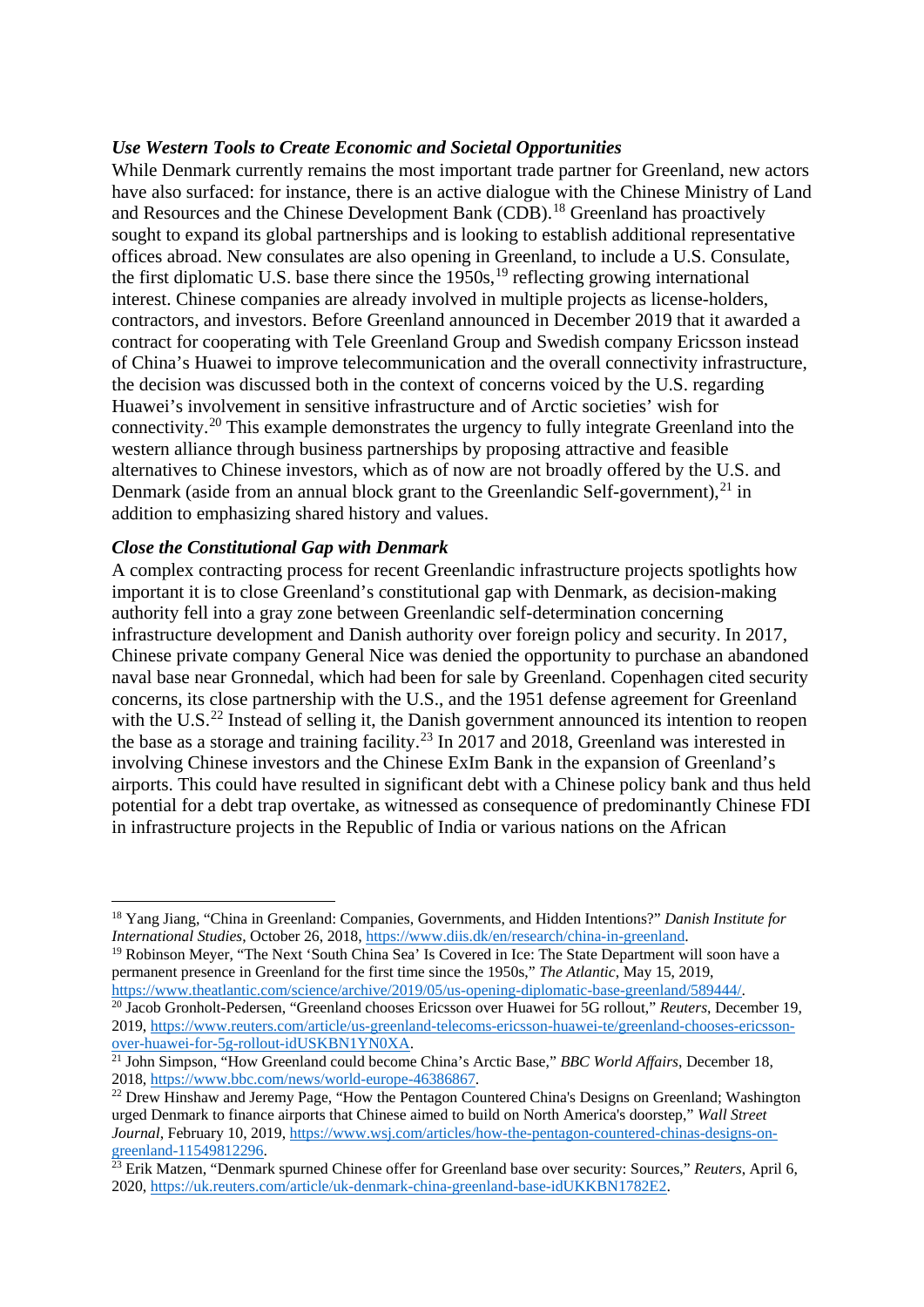<span id="page-5-9"></span><span id="page-5-8"></span><span id="page-5-7"></span><span id="page-5-6"></span><span id="page-5-5"></span><span id="page-5-4"></span><span id="page-5-3"></span><span id="page-5-2"></span><span id="page-5-1"></span><span id="page-5-0"></span>continent.<sup>[24](#page-5-0)</sup> The expansion of the airports aims to transition from travelling by small propeller-driven planes to large passenger jets<sup>[25](#page-5-1)</sup> with new landing strips long enough to serve a dual-use function and allow military aircraft to land. Because of security concerns regarding such potentially Chinese co-owned landing strips, Chinese involvement in these projects was halted and Denmark agreed to reopen the debate on airport funding,  $^{26}$  $^{26}$  $^{26}$  eventually offering to contribute to financing and then co-owing the airports in Nuuk, Ilulissat, and Oagortog.<sup>[27](#page-5-3)</sup> As of now, Thule Air Base in Northwestern Greenland does not have any capabilities for aerial defense.[28](#page-5-4) Thus a new airport built by Chinese investments and/or a Chinese workforce could pose a security threat,  $^{29}$  $^{29}$  $^{29}$  as could be new Russian missile capabilities placing the air base within reach.<sup>[30](#page-5-6)</sup> Hence, a key recommendation was to close the constitutional gap between the Kingdom of Denmark and Greenland by defining clear authority and responsibilities while the Greenlandic Constitutional Commission prepares a proposal to be presented to the Selfgovernment on June 21,  $2021.^{31}$  $2021.^{31}$  $2021.^{31}$ 

#### **Competing Demands? Economy and the Environment**

Denmark currently provides more than half of Greenland's budget in the form of an annual block grant of 3.8bn kroner (\$610m), amounting to 20% of the GDP,  $32$  with further significant funding based on its status as an Overseas Territory of the EU. Thus, realistically, for Greenland to achieve the self-sufficiency necessary to cover social expenses and state services, it would require realization of mining projects or a real "Arctic scramble" to bring new foreign investments. Another option is for Greenland to lease or sell land to foreign countries for military bases or research outposts. The economy is currently export-driven; fishing accounts for more than 90% of exports, mostly shipped to Denmark.[33](#page-5-9) Greenland seeks to transform its current single-resource economy into a more diversified one, drawing on its resources in rare earth elements (REEs), water and ice for consumption, and the potential for tourism. Climate change opens up new business opportunities for Greenland: As the ice sheet that covers three-quarters of Greenland, melts, mineral reserves become accessible and water runs off. For instance, the ice sheet is holding 10% of global fresh water

 $\overline{a}$ 

<sup>24</sup> Cécile Pelaudeix, "Along the Road: China in the Arctic," *European Union Institute for Security Studies*, December 2018, p. 2, [https://www.iss.europa.eu/content/along-road-%E2%80%93-china-arctic.](https://www.iss.europa.eu/content/along-road-%E2%80%93-china-arctic)

<sup>&</sup>lt;sup>25</sup> Simpson, "How Greenland Could Become China's Arctic Base."

<sup>&</sup>lt;sup>26</sup> Jiang, "China in Greenland."

<sup>27</sup> Hans Lucht, "Strictly Business? Chinese Investments in Greenland Rise U.S. Concerns," *Danish Institute for International Studies*, November 2018, [https://www.diis.dk/publikationer/chinese-investments-in-greenland](https://www.diis.dk/publikationer/chinese-investments-in-greenland-raise-us-concerns)[raise-us-concerns.](https://www.diis.dk/publikationer/chinese-investments-in-greenland-raise-us-concerns)

<sup>28</sup> Valerie Insinna, "Watch the skies: How a US base in Greenland tracks ballistic missiles," *DefenseNews*, August 4, 2019. [https://www.defensenews.com/smr/a-modern-nato/2019/08/05/watch-the-skies-how-a-us](https://www.defensenews.com/smr/a-modern-nato/2019/08/05/watch-the-skies-how-a-us-base-in-greenland-tracks-ballistic-missiles/)[base-in-greenland-tracks-ballistic-missiles/](https://www.defensenews.com/smr/a-modern-nato/2019/08/05/watch-the-skies-how-a-us-base-in-greenland-tracks-ballistic-missiles/)

<sup>&</sup>lt;sup>29</sup> Aaron Metha, "How a potential Chinese-built airport in Greenland could be risky for a vital US Air Force base," *DefenseNews*, September 7, 2018, [https://www.defensenews.com/global/europe/2018/09/07/how-a](https://www.defensenews.com/global/europe/2018/09/07/how-a-potential-chinese-built-airport-in-greenland-could-be-risky-for-a-vital-us-air-force-base/)[potential-chinese-built-airport-in-greenland-could-be-risky-for-a-vital-us-air-force-base/.](https://www.defensenews.com/global/europe/2018/09/07/how-a-potential-chinese-built-airport-in-greenland-could-be-risky-for-a-vital-us-air-force-base/)

<sup>30</sup> Martin Breum, "Russia's hypersonic missiles could be why Donald Trump wants to buy Greenland," *Arctic Today*, December 3, 2019, [https://www.arctictoday.com/russias-hypersonic-missiles-could-be-why-donald](https://www.arctictoday.com/russias-hypersonic-missiles-could-be-why-donald-trump-wants-to-buy-greenland/)[trump-wants-to-buy-greenland/.](https://www.arctictoday.com/russias-hypersonic-missiles-could-be-why-donald-trump-wants-to-buy-greenland/)

<sup>31</sup> "New Constitutional Commission Mandate Ready in Greenland," *High North News*, March 26, 2019, [https://www.highnorthnews.com/en/new-constitutional-commission-mandate-ready-greenland.](https://www.highnorthnews.com/en/new-constitutional-commission-mandate-ready-greenland)

<sup>32</sup> "Greenland in Figures 2019," *Statistics Greenland*, pp. 23 and 35,

[http://www.stat.gl/publ/en/GF/2019/pdf/Greenland%20in%20Figures%202019.pdf.](http://www.stat.gl/publ/en/GF/2019/pdf/Greenland%20in%20Figures%202019.pdf)

<sup>33</sup> Laurence Peter, "Danes see Greenland security risk amid Arctic tensions," *BBC News*, November 29, 2019, [https://www.bbc.com/news/world-europe-50598898.](https://www.bbc.com/news/world-europe-50598898)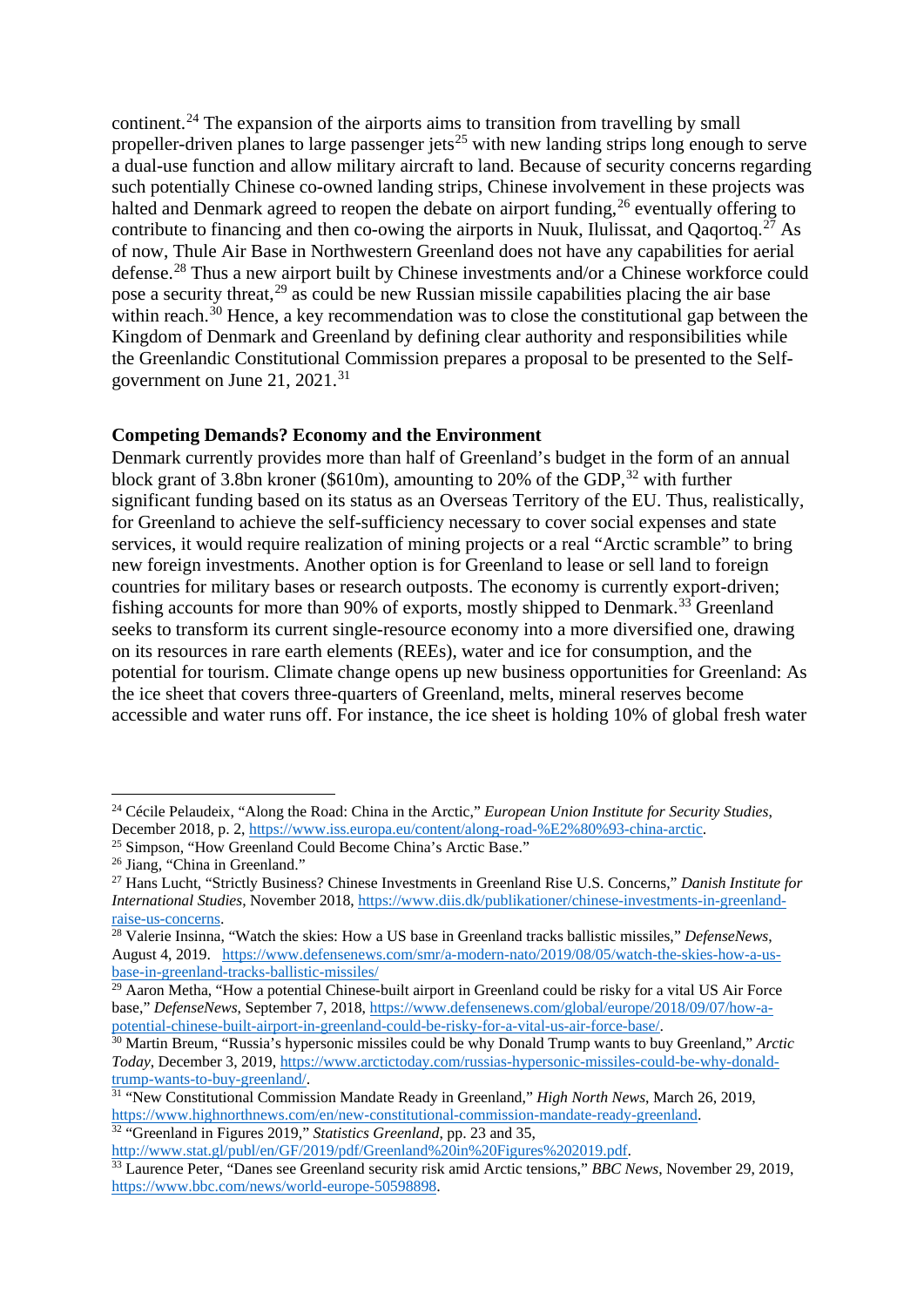<span id="page-6-5"></span><span id="page-6-4"></span><span id="page-6-3"></span><span id="page-6-2"></span><span id="page-6-1"></span><span id="page-6-0"></span>reserves,<sup>[34](#page-6-0)</sup> a valuable and marketable resource becoming accessible, as Greenland's strategy for the export of ice and water shows.<sup>[35](#page-6-1)</sup> Reflecting on the "healthy tension" between economic development and environmental protection, the working group recommended the following approaches.

# *Encourage Responsible Economic Diversification*

In the case of Greenland, a "healthy tension" between economic development and environmental concerns is becoming evident. Permafrost thawing and melting glaciers offer new opportunities for establishing businesses and attracting investors to Greenland while negatively affecting Greenland's infrastructure and threatening the indigenous way of life. Glacier runoff has resulted in an annual ice mass loss since 1998, with the rate increasing six times since the 1980s, and a raised sea level of 13.7 mm.<sup>[36](#page-6-2)</sup> Greenland's widest glacier, "Sermersuaq" or "Humboldt,"<sup>[37](#page-6-3)</sup> has suffered an increased loss from  $4.8 \pm 1.1$  gigatons per year in 1972 to annual  $6.4 \pm 1$ gt in 2018.<sup>[38](#page-6-4)</sup> These unprecedented transformations will also have a global effect, including global warming and long-term sea level rise. Consequently, a balanced strategy incorporating the mission of sustainability was recommended: Economic advancement and environmental protection could be reconciled by building and promoting a multifaceted Greenland brand based on Greenland's unique culture and geography. The diversification of the economic sector—to include the mining industry, tourism, and energy production—can embrace such an approach with a decidedly green economic strategy by encouraging educational and adventure-based, ecologically-responsible tourism, as opposed to low-budget offers and short visits by cruise ships. Further, a strong focus should be placed on renewable energies: For instance, hydropower already contributes 70% to Greenland's energy mix;<sup>[39](#page-6-5)</sup> Greenland could export its related expertise. For the mining industry, it should be carefully advanced while adhering to international regulations for resource development to ensure protection of the environment and indigenous communities.

# *Lessons Learned from Other Arctic Communities*

Regarding the advancement of the hospitality industry, strategic recommendations encouraged high-value activities and cautioned against following the Icelandic model. Following the financial crisis of 2007/08, Iceland successfully increased tourism flows, yet saw disproportionally little contribution to Iceland's GDP (as compared to non-Icelandic

**.** 

<sup>34</sup> "Greenland in Figures 2019," *Statistics Greenland*, p. 37,

[http://www.stat.gl/publ/en/GF/2019/pdf/Greenland%20in%20Figures%202019.pdf.](http://www.stat.gl/publ/en/GF/2019/pdf/Greenland%20in%20Figures%202019.pdf)

<sup>&</sup>lt;sup>35</sup> "Greenlandic Ice Cap Water Heading for the World Market: Comprehensive Strategy to Strengthen the Export of Greenland's Unique Ice and Water Products," *Naalakkersuisut. The Government of Greenland*, 2018, p. 7,

[https://naalakkersuisut.gl/~/media/Nanoq/Files/Publications/Erhverv/Is%20og%20Vand%20strategi%20og%20](https://naalakkersuisut.gl/%7E/media/Nanoq/Files/Publications/Erhverv/Is%20og%20Vand%20strategi%20og%20markedsfoering/Pjece%20om%20eksport%20af%20is%20og%20vand%20UK.pdf) [markedsfoering/Pjece%20om%20eksport%20af%20is%20og%20vand%20UK.pdf.](https://naalakkersuisut.gl/%7E/media/Nanoq/Files/Publications/Erhverv/Is%20og%20Vand%20strategi%20og%20markedsfoering/Pjece%20om%20eksport%20af%20is%20og%20vand%20UK.pdf)

<sup>36</sup> Jérémie Mouginot, Eric Rignot, Anders A. Bjørk, Michiel van den Broeke, Romain Millan, Mathieu Morlighem, Brice Noël, Bernd Scheuchl, and Michael Wood, "Forty-six years of Greenland Ice Sheet mass balance from 1972 to 2018," *Proceedings of the National Academy of Sciences of the United States of America*, 116.19, p. 9239, https://doi.org/10.1073/pnas.1904242116.

<sup>&</sup>lt;sup>37</sup> Rebecca Lindsey, "Sermersuaq (Humboldt) Glacier, Greenland," *NASA Earth Observatory*, August 30, 2008, https://earthobservatory.nasa.gov/images/36173/sermersuaq-humboldt-glacier-greenland.

 $\frac{38}{38}$  Mouginot et al., "Forty-six years of Greenland Ice Sheet mass balance from 1972 to 2018," p. 9241. <sup>39</sup> "Hydropower creates clean energy and jobs in Greenland," *Nordic Investment Bank*, December 2010,

[http://www.nib.int/news\\_publications/cases\\_and\\_feature\\_stories/223/hydropower\\_creates\\_clean\\_energy\\_and\\_jo](http://www.nib.int/news_publications/cases_and_feature_stories/223/hydropower_creates_clean_energy_and_jobs_in_greenland) bs in greenland.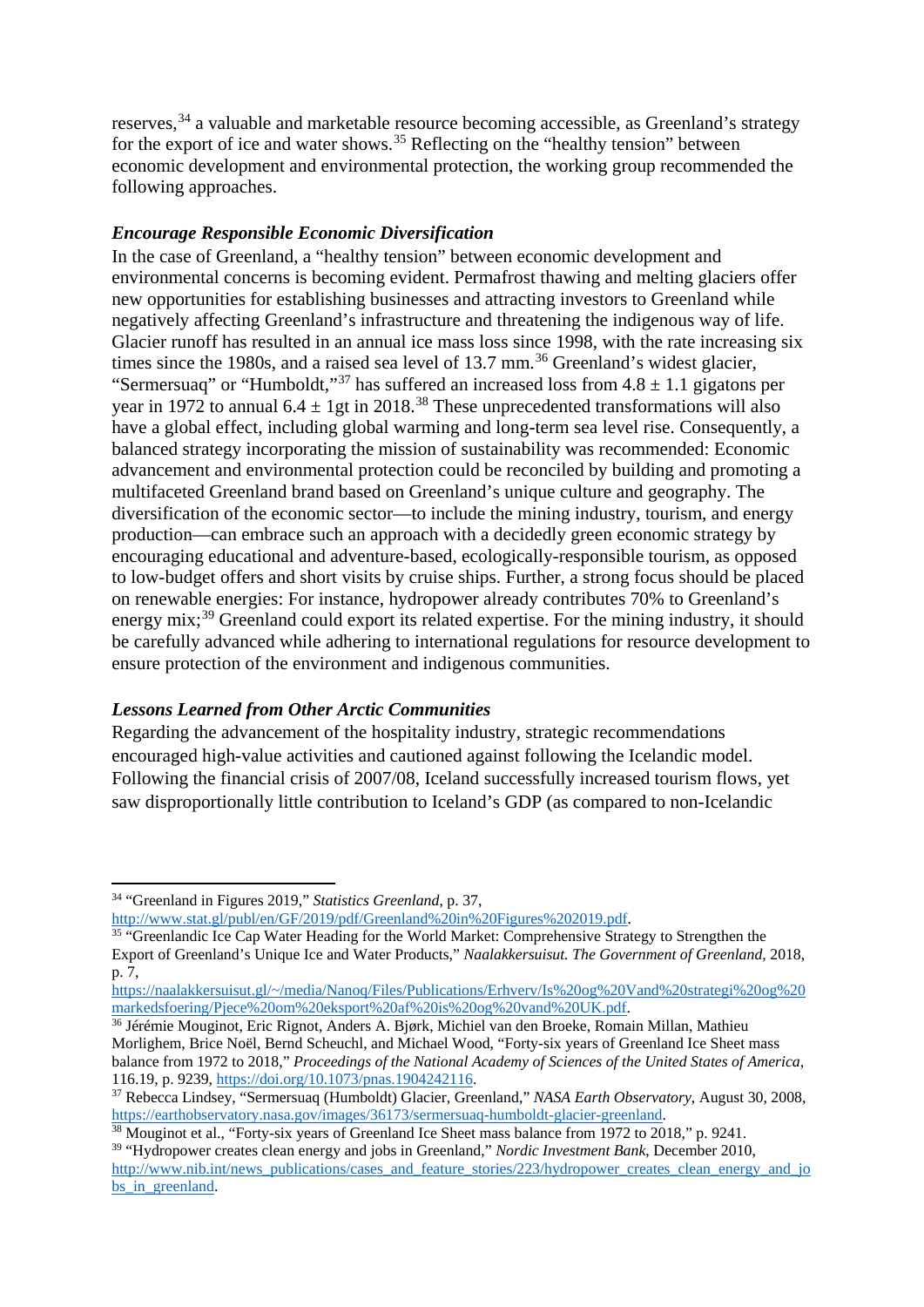<span id="page-7-6"></span><span id="page-7-5"></span><span id="page-7-4"></span><span id="page-7-3"></span><span id="page-7-2"></span><span id="page-7-1"></span><span id="page-7-0"></span>travel agencies) due to the prevalence of low-budget tourism. The country is now confronted with the phenomenon of too much tourism and its impact on the environment. These are important lessons learned from a similar Arctic community that are recommended for consideration when advancing the Greenland's tourism industry.[40](#page-7-0)

## *High Standards of Environmental Protection and Law Enforcement*

The impacts of mining and global warming on the environment are already visible and predicted to accelerate in the near future. However, what clearly distinguishes Greenland from many other developing economies—such as on the African continent—is a history of adherence to rather strict guidelines for environmental protection and management required within the Kingdom of Denmark. Significantly, environmental issues are part of the portfolio of the Premier's office. Greenland's government mandates high environmental standards based on international best practices, conducting environmental and social impact assessments for mining projects such as the Kvanefjeld Project.<sup>[41](#page-7-1)</sup> Furthermore, the public has protested deregulation of environmental protection such as the 2014 legalization of uranium mining<sup>[42](#page-7-2)</sup> in order to allow for REE mining projects that have uranium as a by-product, which will most likely be stored on Greenland's soil, as this by-product could contaminate ground and water. The group strongly recommended that the high standards of environmental protection and law enforcement continue to be required. This also pertains to the management of historic toxic waste left by the U.S. (thirty sites)<sup>[43](#page-7-3)</sup> and Denmark after the end of the Cold War, for which working group participants recommended the respective parties continue to assume responsibility.[44](#page-7-4)

# *No Advancement of Projects that Neglect Environmental Standards*

Greenland's environment is predicted to change considerably in the near future (ten to fifteen years), especially as marine traffic is anticipated to increase due to new business opportunities and shipping routes becoming available as sea ice melts. New industries with likely negative environmental impacts are expected to be established (such as mining, oil and gas, and heavy industry), all of which will contribute to a rise in plastic and noise pollution. Due to melting glaciers, permafrost thawing, and global warming, fish stocks will likely migrate, and marine and land animal behavior may change, which can also pose human security risks. Greenland is home to musk and long-bearded oxen, Greenlandic reindeer, and polar bears, [45](#page-7-5) who are strong enough to harm or kill humans should they attack. Additionally, the traditional lifestyle of Greenlanders might be threatened. In 2019, a third of families acquired at least fifty percent of their diet from wild foods they collected, hunted, or fished.<sup>[46](#page-7-6)</sup>

<sup>41</sup> "Greenland Minerals Limited and Greenland Minerals & Energy A/S Kvanefjeld Project Social Impact Assessment," *Naalakkersuisut. The Government of Greenland*, 2018, [https://naalakkersuisut.gl/~/media/Nanoq/Files/Publications/Raastof/ENG/English%20version%20of%20the%2](https://naalakkersuisut.gl/%7E/media/Nanoq/Files/Publications/Raastof/ENG/English%20version%20of%20the%20SIA%20statement%20of%20June%2011%202019.pdf) [0SIA%20statement%20of%20June%2011%202019.pdf.](https://naalakkersuisut.gl/%7E/media/Nanoq/Files/Publications/Raastof/ENG/English%20version%20of%20the%20SIA%20statement%20of%20June%2011%202019.pdf)<br><sup>42</sup> Lucht, "Strictly Business?"

**<sup>.</sup>** <sup>40</sup> Paul Sullivan, "The truth about Iceland's overtourism crisis," *The Telegraph*, July 1, 2019, [https://www.telegraph.co.uk/travel/destinations/europe/iceland/articles/iceland-overtourism/.](https://www.telegraph.co.uk/travel/destinations/europe/iceland/articles/iceland-overtourism/)

<sup>&</sup>lt;sup>43</sup> Alister Doyle, "Greenland calls for clean-up of toxic U.S. Cold War bases," *Reuters*, October 12, 2016, [https://www.reuters.com/article/us-greenland-pollution-idUSKBN12H220.](https://www.reuters.com/article/us-greenland-pollution-idUSKBN12H220)

<sup>44</sup> "Defence Agreement 2018-2023," *Danish Ministry of Defence,* p. 10, [https://www.fmn.dk/temaer/forsvarsforlig/Documents/danish-defence-agreement-2018-2023-pdfa.pdf.](https://www.fmn.dk/temaer/forsvarsforlig/Documents/danish-defence-agreement-2018-2023-pdfa.pdf)

<sup>&</sup>lt;sup>45 "</sup>Animals of Greenland," *Visit Greenland*, [https://visitgreenland.com/about-greenland/animals-of-greenland/.](https://visitgreenland.com/about-greenland/animals-of-greenland/)

<sup>46</sup> K. Minor et al., "Greenlandic Perspectives on Climate Change 2018-2019: Results from a National Survey," University of Greenland, 2019.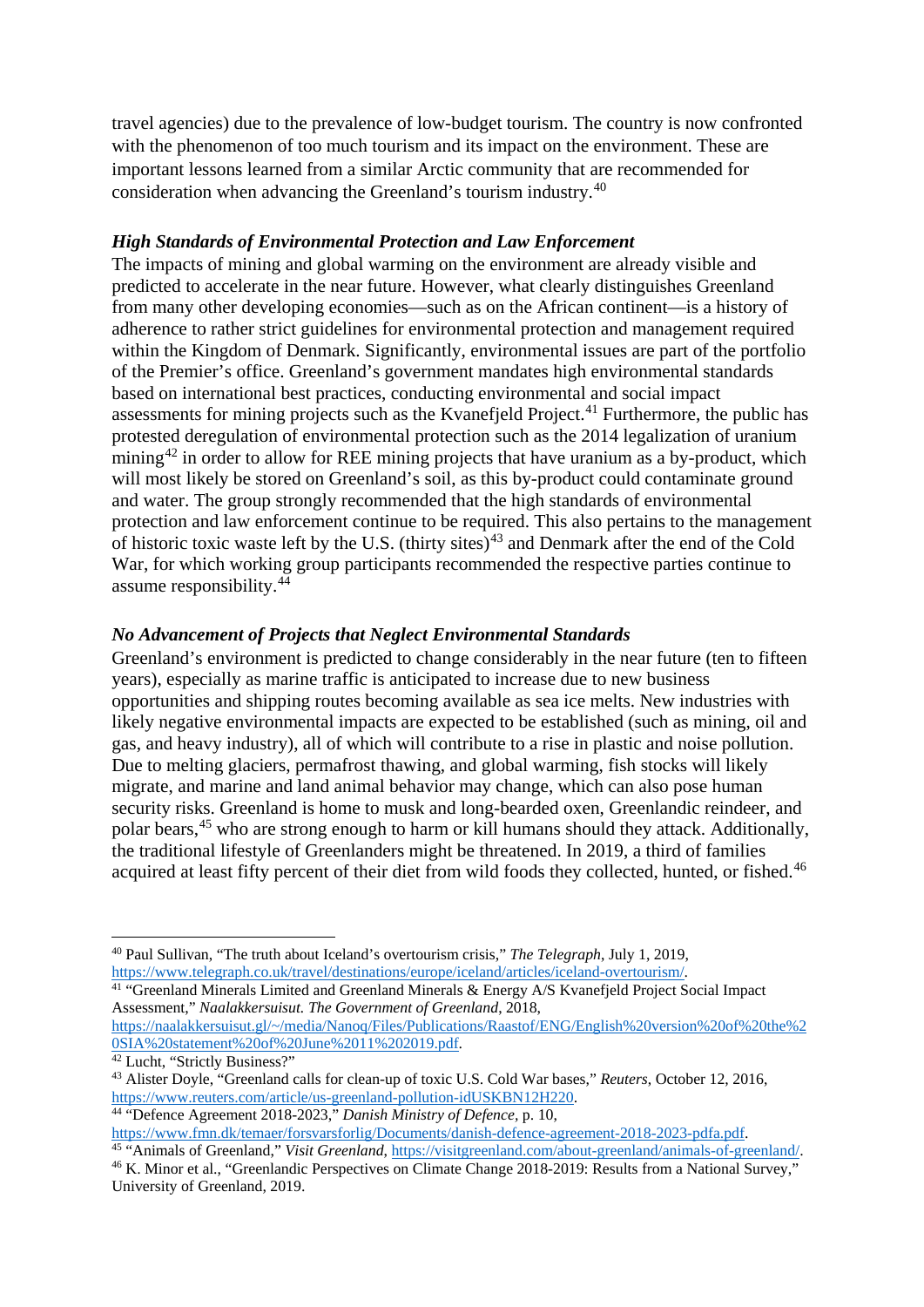<span id="page-8-5"></span><span id="page-8-4"></span><span id="page-8-3"></span><span id="page-8-2"></span><span id="page-8-1"></span><span id="page-8-0"></span>A further human security risk is potentially deadly bacteria and viruses currently contained in permafrost but likely to be released after the permafrost melts. Given this fragility, it was recommended not to advance any projects that do not meet high environmental standards.

# **Human Capital Development and Research Exchanges**

A further challenge for the development of Greenland's economy is the lack of human capital. Greenland is home to 56,672 people according to 2019 estimates. With its expansive land mass, Greenland has the smallest population density in the world. Almost a third of the population lives in its capital Nuuk; 49,000 Greenlanders live in towns ranging from several thousand to only about 300 inhabitants. More than 7,000 Greenlanders live outside towns. Additionally, human security challenges arise, especially in healthcare, including mental healthcare, and education infrastructure. Greenland is facing negative demographic trends due to a fertility rate of around  $2.0^{47}$  $2.0^{47}$  $2.0^{47}$  and emigration, especially to Denmark and other Nordic countries.[48](#page-8-1) It relies on foreign experts, mainly from Denmark, to support education and healthcare. The group's strategic recommendations included rejecting the idea of primarily focusing on foreign brain gain, suggesting instead that Greenland promote a national identity based on a shared long history and traditional culture that would establish national expertise. This would fall in line with Greenlandic Premier Kim Kielsen's 2019 statement, "We are open for business, not for sale,"[49](#page-8-2) highlighting the clear aspiration of Greenlanders to become a fully sovereign and independent nation exercising their right to self-determination both politically and economically.

# *Improve Educational Opportunities*

One of the key instruments for developing Greenlandic expertise is the University of Greenland/Ilisimatusarfik, which was established in 1984 in Nuuk, and has since produced more than 700 graduates and currently oversees the education of more than 200 students and thirty Ph.D. candidates.<sup>[50](#page-8-3)</sup> The university is part of the University of the Arctic (UArctic), an international cooperative network based in the Circumpolar Arctic region,<sup>[51](#page-8-4)</sup> and has already formed research partnerships and exchange opportunities, including an opportunity to stay in Greenland through the student exchange program of the European Union, "Erasmus plus."<sup>[52](#page-8-5)</sup> The group strongly recommended improving educational opportunities with international partners, for example by building on a model that already exists in cooperation with a Danish university where one program requires studying abroad in Greenland.

# *Expertise-Building through an International Research Hub*

By virtue of its location, geography, and ecology, Greenland is an important research location for monitoring climate change and its impacts. Thus, strategic recommendations offered for Greenland included increasing expertise through an international research hub; the first steps toward such an endeavor have already been taken. As of May 2019, the University of

 $\overline{a}$ 

[https://education.uarctic.org/universities/greenland/8475/ilisimatusarfik-university-of-greenland.](https://education.uarctic.org/universities/greenland/8475/ilisimatusarfik-university-of-greenland) <sup>52</sup> "International Cooperation Agreements," The University of Greenland,

[https://uk.uni.gl/international/cooperation-agreements.aspx.](https://uk.uni.gl/international/cooperation-agreements.aspx)

<sup>47</sup> "Greenland in Figures 2019," *Statistics Greenland*, p. 7, [http://www.stat.gl/publ/en/GF/2019/pdf/Greenland%20in%20Figures%202019.pdf.](http://www.stat.gl/publ/en/GF/2019/pdf/Greenland%20in%20Figures%202019.pdf)

<sup>&</sup>lt;sup>48</sup> Mortensen et al., "Chinese Investment in Greenland," p. 192.

<sup>49</sup> "Greenland: Trump warned that island cannot be bought from Denmark," *BBC News*, August 16, 2019, [https://www.bbc.com/news/world-us-canada-49367792.](https://www.bbc.com/news/world-us-canada-49367792)

<sup>50 &</sup>quot;In Numbers," The University of Greenland[, https://uk.uni.gl/about-us/in-numbers.aspx.](https://uk.uni.gl/about-us/in-numbers.aspx) <sup>51</sup> "Ilisimatusarfik / University of Greenland," University of the Arctic*,*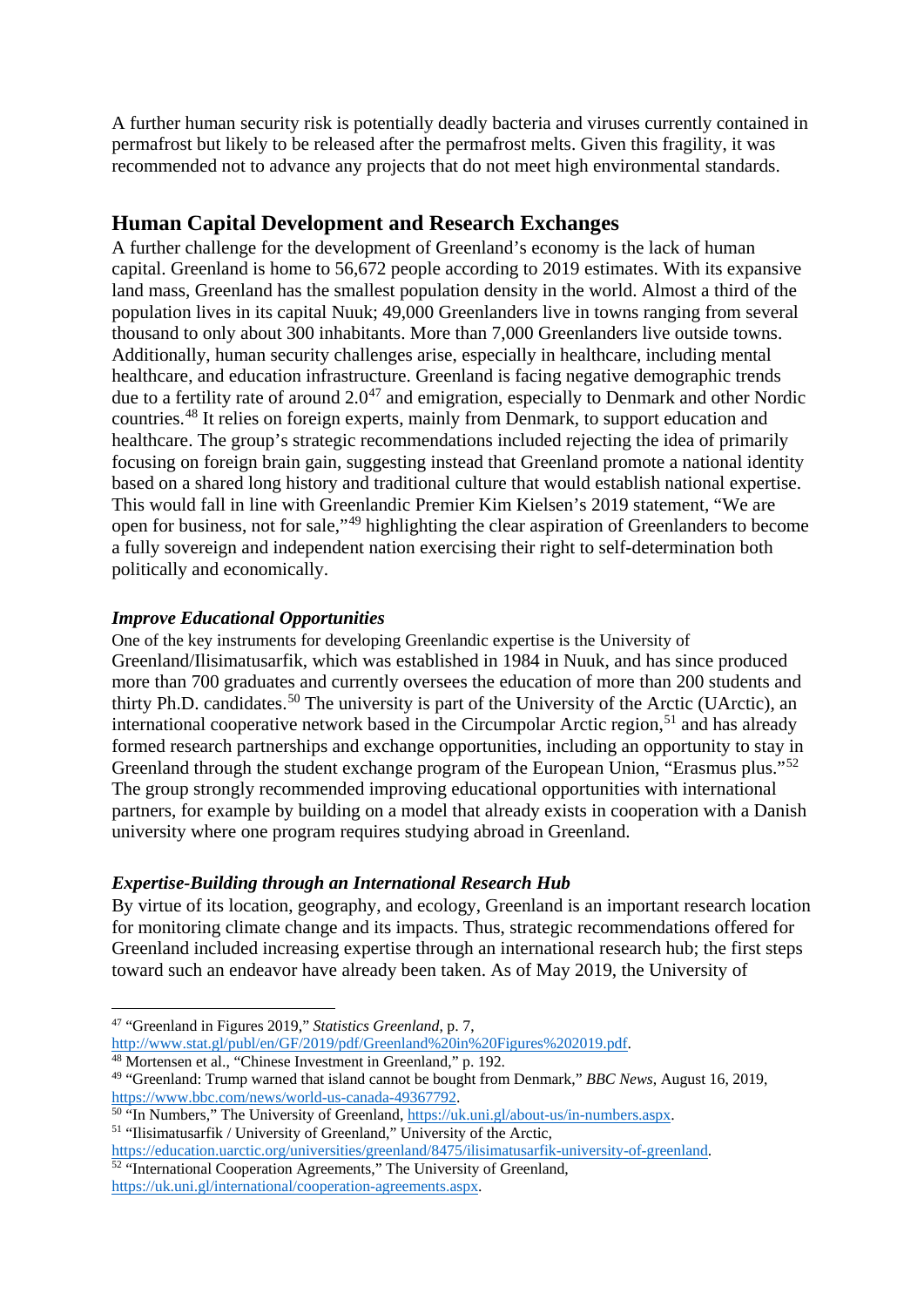<span id="page-9-8"></span><span id="page-9-7"></span><span id="page-9-6"></span><span id="page-9-5"></span><span id="page-9-4"></span><span id="page-9-3"></span><span id="page-9-2"></span><span id="page-9-1"></span><span id="page-9-0"></span>Greenland, the Greenland Institute of Natural Resources,<sup>[53](#page-9-0)</sup> the Geological Survey of Denmark and Greenland, and other public and research institutions in Greenlandhave agreed to start a research hub together.<sup>[54](#page-9-1)</sup>

### **Environmental and Military Security in Greenland**

In October 2012, the Kingdom of Denmark established the "Arctic Command," a joint military command with approximately eighty-five personnel, headquartered in Greenland's capital Nuuk and consisting of the previously separate Greenland and Faroe Island commands.[55](#page-9-2) Currently, the waters around Greenland are secured with a small fleet of inspection ships and patrol vessels and very limited aerial capabilities. Daily, three or four Danish inspection ships of the Thetis class (with a crew of forty-nine) [56](#page-9-3) and three Knud Rasmussen-class patrol vessels (crew of nineteen) are patrolling the waters around Greenland and the Faroe Islands. The ships are part of the Joint Arctic Command and are tasked with environmental monitoring, pollution control, asserting Danish sovereignty, conducting fisheries inspections, carrying out search and rescue operations, and exercising law enforcement authority at sea.<sup>[57](#page-9-4)</sup> For an average of ten days a month, the Air Group West hosts one of the Air Force's CL-604 Challenger aircraft that has been transferred to the Arctic Command near Kangerlussuaq. Tasks include sovereignty enforcement, surveillance, fisheries inspection, transport, and search and rescue missions.<sup>[58](#page-9-5)</sup> In addition, the Sirius Dog Sled Patrol is tasked with conducting surveillance and sovereignty enforcement in the uninhabited Northeast of Greenland; soldiers also act as police authority and oversee expeditions and ensure conservation provisions in the Northeast Greenland National Park, the biggest national park in the world. The patrol is headquartered at Daneborg station, located on the east coast of Greenland, and consists of twelve men deployed to Greenland for two years at a time.[59](#page-9-6) Biannually, SAR joint exercises between the Arctic Command and the Greenlandic police are conducted. $60$  The following strategic recommendations address the future development of Greenland's security and safety.

#### *Develop Greenland's Security Sector*

While the Danish are staunch supporters of NATO, Greenlanders have historically taken a more neutral stance. Yet, Premier Kielsen stated in January 2020 that Greenland sees itself as a partner in the NATO domain now and in the future, and that Greenlanders do not seek withdrawal of forces but rather participation.<sup>[61](#page-9-8)</sup> Currently, authority over security and foreign affairs still lies with Denmark, thus the working group recommended to close the constitutional gap within the Kingdom of Denmark and clearly give Greenland authority to conduct its own homeland defense. Greenlandic participation in homeland defense should then be increased and partners should assist in developing the capacity of the Greenlandic

[https://www.highnorthnews.com/en/curious-case-greenlands-research-hub.](https://www.highnorthnews.com/en/curious-case-greenlands-research-hub)

**.** 

<sup>53</sup> Marc Jacobsen, "Following years of talk about establishing a research hub in Greenland, the idea now appears to make some material progress," *High North News*, May 25, 2018,

<sup>&</sup>lt;sup>54</sup> "Strategy & Research Hub," *Greenland Research Council*, [https://www.nis.gl/en/5018-2/.](https://www.nis.gl/en/5018-2/)<br><sup>55</sup> Wezeman, "Military Capabilities in the Arctic," p. 7.

<sup>56 &</sup>quot;Inspection ship of the Thetis class," *Danish Ministry of Defence*, [http://www.fmi.dk/materiel/forsvarets](http://www.fmi.dk/materiel/forsvarets-materiel/maritim/Pages/inspektionsskib-af-thetis-klassen.aspx)[materiel/maritim/Pages/inspektionsskib-af-thetis-klassen.aspx.](http://www.fmi.dk/materiel/forsvarets-materiel/maritim/Pages/inspektionsskib-af-thetis-klassen.aspx)

<sup>57</sup> "Arktisk Kommando," *Danish Ministry of Defence,* [https://www2.forsvaret.dk/Pages/forside.aspx.](https://www2.forsvaret.dk/Pages/forside.aspx) <sup>58</sup> Ibid.

<sup>59</sup> Ibid.

<sup>60</sup> "News: SAR Cooperation tested in Greenland," *Danish Ministry of Defence*, October 18, 2019, [https://www.translatetheweb.com/?from=da&to=en&ref=trb&dl=en&rr=HE&a=](https://www.translatetheweb.com/?from=da&to=en&ref=trb&dl=en&rr=HE&a=%20https%3a%2f%2fwww2.forsvaret.dk%2fomos%2forganisation%2farktisk%2fPages%2fforside.aspx)  [https%3a%2f%2fwww2.forsvaret.dk%2fomos%2forganisation%2farktisk%2fPages%2fforside.aspx.](https://www.translatetheweb.com/?from=da&to=en&ref=trb&dl=en&rr=HE&a=%20https%3a%2f%2fwww2.forsvaret.dk%2fomos%2forganisation%2farktisk%2fPages%2fforside.aspx)

<sup>61</sup> Martin Breum, "Greenland's Premier: 'We must work towards independence,'" *High North News*, January 20, 2020, [https://www.highnorthnews.com/en/greenlands-premier-we-must-work-towards-independence.](https://www.highnorthnews.com/en/greenlands-premier-we-must-work-towards-independence)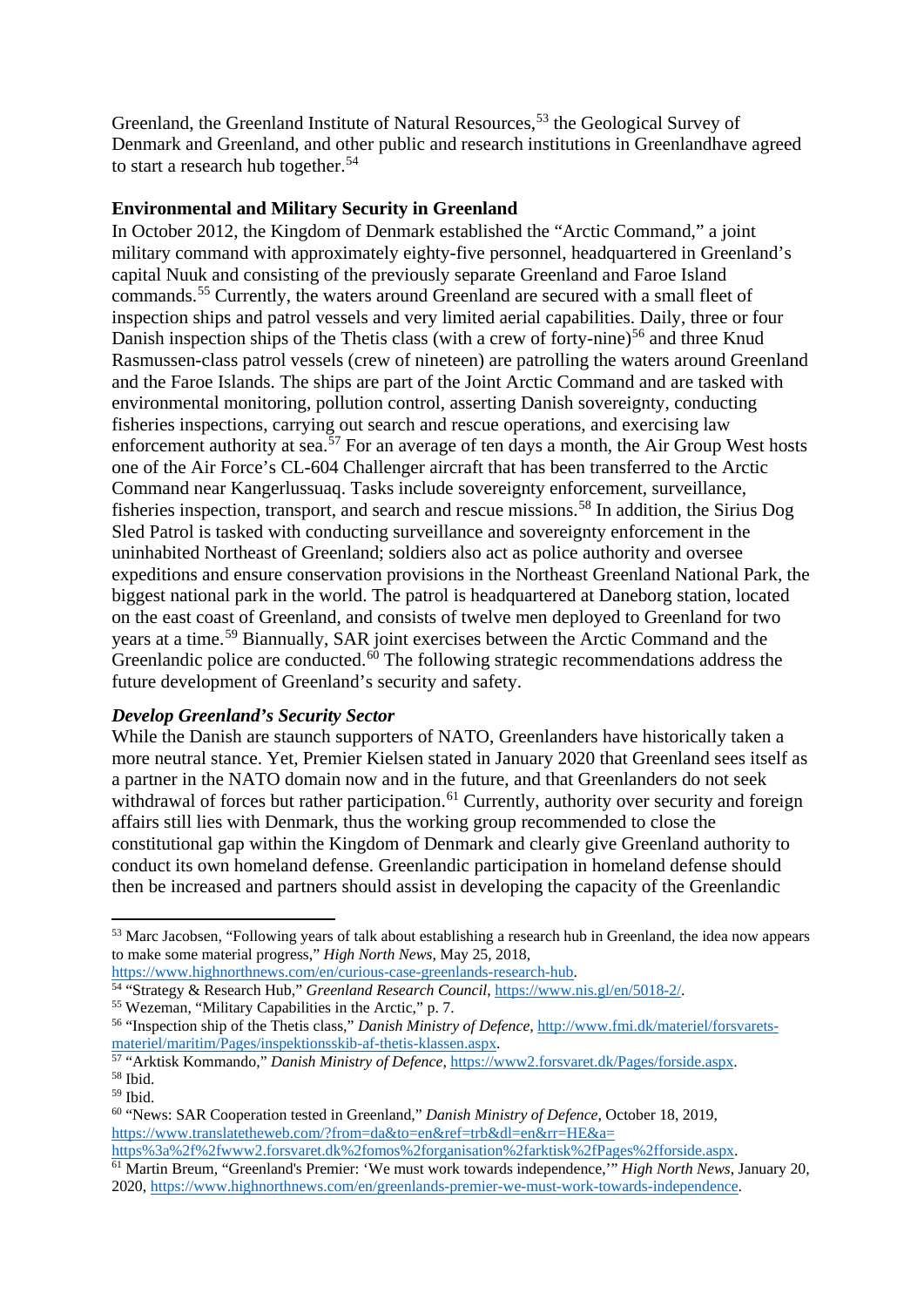<span id="page-10-0"></span>security sector. The idea of creating a "Greenlandic Guard," civilian auxiliary coast guards or police forces with strictly limited authority, was debated (citing Canadian and Icelandic examples) in order to address a shortage in personnel and to provide for a potential community-strengthening effort and heightened domain awareness. Greenlandic participation in SAR and military exercises was also proposed, as was an investment in enhanced domain awareness both by Greenland and its partners, especially Denmark.

#### *Study and Monitor Consequences of Climate Change*

Studying and monitoring biodiversity changes and human activity was further recommended, as was sharing insights with local communities, thus achieving scientific advancement while ensuring human security. It is important to highlight that this exchange of knowledge and best practices is understood to be a mutual one, also aiming to bridge the gap between western science and traditional indigenous narratives. Furthermore, such an exchange can put individual perceptions and safety concerns in context by communicating consequences of climate change comprehensively and accessibly, thus also dispersing suspicions about potential dual use of research and monitoring stations for intelligence and military purposes.

#### *Strategic Communication in and about Greenland*

Circling back to the integration in the western family, it was recommended that western military presence should be tailored to Greenland's conditions and be mindful of Greenland's strategic position in the Arctic in order to avoid a security dilemma. Strategic communication in and about Greenland has been recommended as it is crucial in avoiding tensions, for instance by announcing exercises as well as clearly defining the scientific scope of research projects. The expressed Greenlandic aim to be more actively involved in Greenland's defense also offers an opportunity to further anchor Greenland in the western alliance.

#### **Conclusion: Need for Increased Domain Awareness**

Greenland has potential for development, but also for conflict, both in the soft and hard security realm. Given a strong national consensus and an excellent relationship with Denmark, Greenland has the opportunity to achieve independence and develop its economy by drawing on well-established international channels and national expertise in ecological management. Moving on the path to independence, Greenland will also be required to develop its security sector holistically. This has to include different domains, e.g. capacities for addressing social and health security, from training local law enforcement and first responders to establishing a coast guard or auxiliary coast guard. Such an increase in overall domain awareness<sup>[62](#page-10-0)</sup> for Greenland in the Arctic will also be necessary for the West should it wish to anchor Greenland in the western alliance. Investments in the partnership are advisable to be made via FDI, and Greenland should be treated as an equal partner in the military security dialogue and a full member in international (Arctic) organizations.

# *Yamal Peninsula and Northern Sea Route*

 $\overline{a}$ 

The second case study on the Yamal peninsula and the Northern Sea Route (NSR) offered the opportunity to examine the sometimes conflicting interests of diverse actors such as indigenous communities, corporations, and nations representing manifold Arctic identities and allowing for an intra-state lens as well as a wider outlook to the Arctic theater.

<sup>62</sup> *The DOD Dictionary of Military and Associated Terms* defines "domain awareness" as "effective understanding of anything associated with the maritime domain that could impact the security, safety, economy, or environment of a nation," United States Department of Defense, January 2020, p. 136, [https://www.jcs.mil/Portals/36/Documents/Doctrine/pubs/dictionary.pdf.](https://www.jcs.mil/Portals/36/Documents/Doctrine/pubs/dictionary.pdf)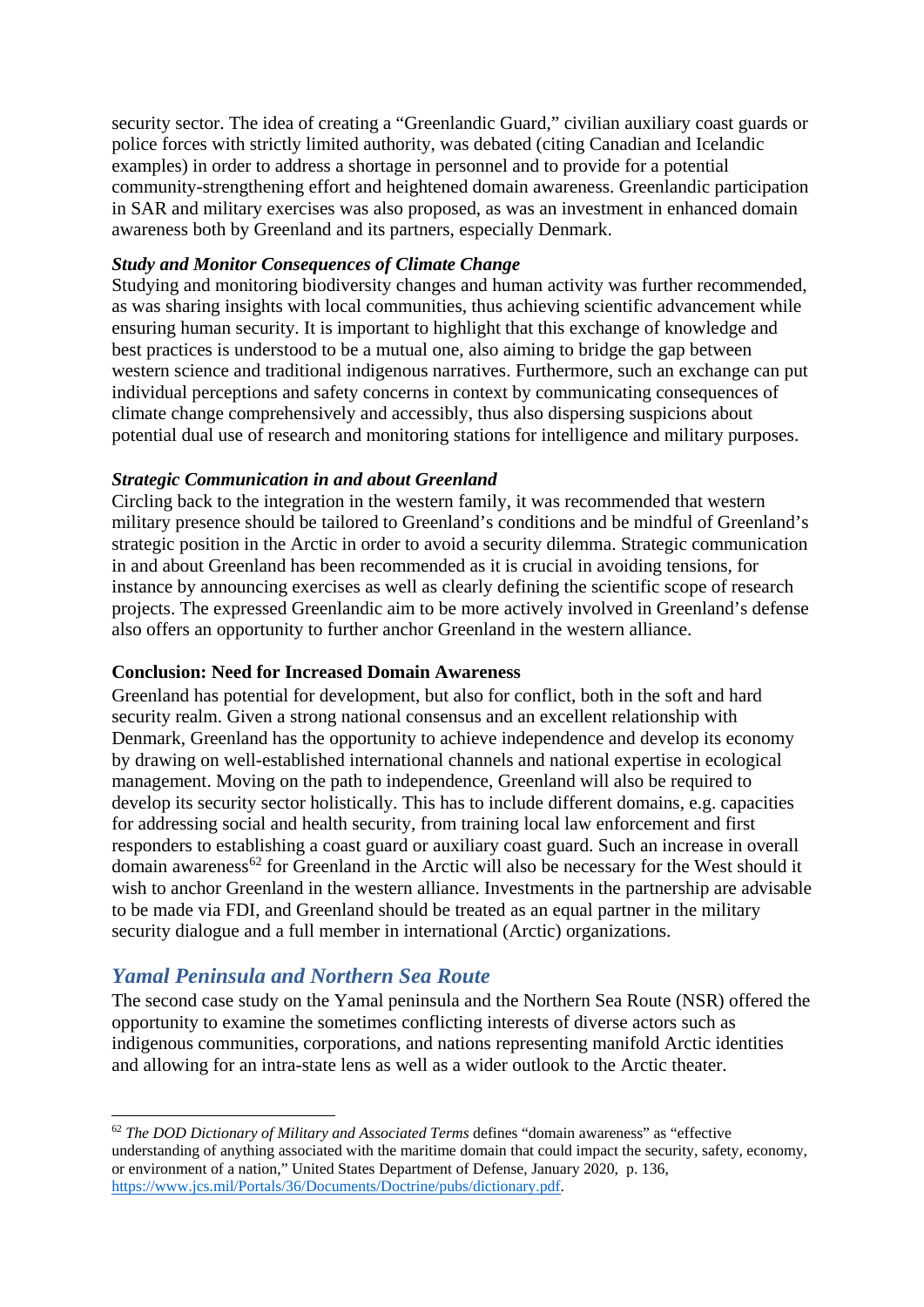# <span id="page-11-8"></span><span id="page-11-7"></span><span id="page-11-6"></span><span id="page-11-5"></span><span id="page-11-4"></span><span id="page-11-3"></span><span id="page-11-2"></span><span id="page-11-1"></span><span id="page-11-0"></span>**Understanding National and International Strategic Aims for the Yamal Peninsula and Northern Sea Route**

The current strategic environment of this Arctic region was assessed to show a slow but noticeable decline of the U.S. and the American allies' influence in the Arctic region. This change in balance of power in the region is characterized by a resurgence of Russia and the emergence of China as a major actor. Strategic dynamics between the U.S. and Russia have seen an element of unpredictability since 2014 and 2017, yet even though tensions have increased, the overall Arctic strategic environment is still characterized as low-tension. The working group anticipated that the low-tension environment, especially in the hard security domain, would remain stable at least for the next five years at least. The case study focused on the Yamal-Nenets autonomous district or Okrug (YNAO), a part of Ural Federal District of the Russian Federation with a population of about 536,000 (2015) and encompassing 769,250 square kilometers, which is roughly twice the size of Norway. The district, which became autonomous in 1930,  $63$  is considered the Far North, with more than half of its territory located within the Arctic Circle. [64](#page-11-1)

### **Energy Production as Russia's Key Economic Sector and Diplomatic Tool**

Reindeer herding and fishing were the only occupations in Yamal until the early 1970s, when exploitation of natural-gas deposits began. The oil and natural gas fields in the district are some of the world's largest.<sup>[65](#page-11-2)</sup> The natural gas reserves in Yamal-Nenets account for one-fifth of Russia's total reserves and is equal to the reserves in the United States.<sup>[66](#page-11-3)</sup> Yamal-Nenets is essential to Russian energy and economic security as the region supplies approximately 90% of Russian domestic gas.<sup>[67](#page-11-4)</sup> In addition, gas and oil represent thirty percent of Russia's GDP and fifty percent of the state's budget as of 2018.<sup>[68](#page-11-5)</sup> Russia's economy is dependent on hydrocarbon production and GDP growth or decline is affected by prices on the world market, thus state stability is also linked to natural resources.<sup>[69](#page-11-6)</sup>

The oil and LNG market in Russia is controlled by state oil companies.<sup>[70](#page-11-7)</sup> Three companies (Rosneft, Novatek, Gazprom) have a protected monopoly supported by legal requirements for companies to have at least five years of experience operating in the Arctic. Foreign firms are invited to invest in projects and can enter into partnerships with the Russian corporations, but holdings cannot exceed fifty percent, as stated in the 2008 Foreign Investment on Strategic Sectors Legislation.<sup>[71](#page-11-8)</sup> There are thirty-two oil and gas fields in the Yamal Peninsula holding an estimated 26.5 trillion cubic meters of gas, 1.6 billion tons of gas condensate, and 300 million tons of oil.

**.** 

<sup>64</sup> The Northern Forum, "Yamalo-Nenets Autonomous Okrug, Russia,"<br>https://www.northernforum.org/en/members/10-articles/343-vamalo-nenets-autonomous-okrug-russia.  $65$  *Encyclopedia Britannica*, "Yamalo-Nenets District, Russia."<br> $66$  Charlotte Graham, "Russia: A way of life under threat for Nenets as oil drilling and ice melt take their toll,"

```
<sup>69</sup> Tom Kool, "Russia Needs Higher Oil Prices, But Won't Surrender," Oilprice, March 18, 2020,<br>https://oilprice.com/Energy/Energy-General/Russia-Needs-Higher-Prices-But-Wont-Give-An-Inch.html.
```
<sup>&</sup>lt;sup>63</sup> *Encyclopedia Britannica*, "Yamalo-Nenets District, Russia," May 4, 2015, https://www.britannica.com/place/Yamalo-Nenets.

*Minority Rights Group International*, *https://minorityrights.org/russia-a-way-of-life-under-threat/.* <sup>67</sup> Dag Harald Claes, Moe, Arild, and Rottem, Svein Vigeland, "Arctic Hydrocarbon Developments: State Interests and P

<sup>&</sup>lt;sup>68</sup> Marion Candau, "Russia's Economy: Still Dependent on Oil," *EURACTIV*, March 22, 2018, [https://www.euractiv.com/section/energy-environment/news/russias-economy-still-dependent-on-oil/.](https://www.euractiv.com/section/energy-environment/news/russias-economy-still-dependent-on-oil/)

[https://oilprice.com/Energy/Energy-General/Russia-Needs-Higher-Prices-But-Wont-Give-An-Inch.html.](https://oilprice.com/Energy/Energy-General/Russia-Needs-Higher-Prices-But-Wont-Give-An-Inch.html) 70 Pavel Devyatkin, "Russia's Arctic Strategy: Energy Extraction," *The Arctic Institute: Center for Circumpolar Security Studies*, February 20, 2018[, https://www.thearcticinstitute.org/russias-arctic-strategy-energy-extraction](https://www.thearcticinstitute.org/russias-arctic-strategy-energy-extraction-part-three/)[part-three/.](https://www.thearcticinstitute.org/russias-arctic-strategy-energy-extraction-part-three/)<br><sup>71</sup> Devyatkin, "Russia's Arctic Strategy: Energy Extraction."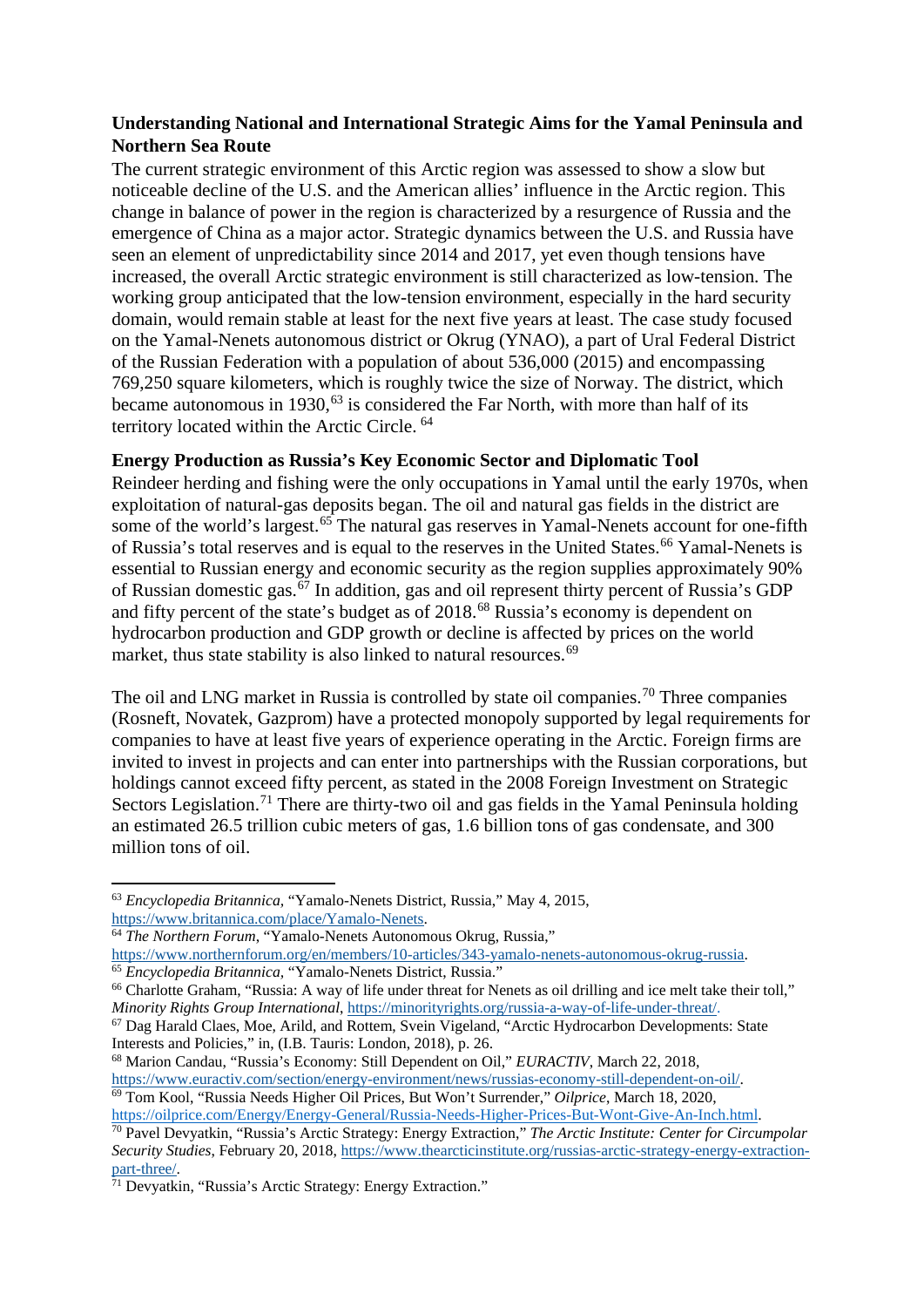<span id="page-12-6"></span><span id="page-12-5"></span><span id="page-12-4"></span><span id="page-12-3"></span><span id="page-12-2"></span><span id="page-12-1"></span><span id="page-12-0"></span>Gazprom states that its 2018 total gas production from Yamal was 87.4 billion cubic meters.[72](#page-12-0) Current production is part of an ambitious state plan for developing and exporting new hydrocarbon resources. President Vladimir Putin expects all the liquefied natural gas (LNG) plants to produce a combined 60 million tons each year by 2030.[73](#page-12-1) The projects involve substantial infrastructure on land and offshore to support the plants. Additional pipelines also transport gas to Europe from Yamal LNG; land-based pipelines include Nord Stream and now Nord Stream 2, which can supply Europe directly from Yamal. The NSR is the preferred route for exports supplying Asian clients in the summer and western clients throughout the year. After examining the described economic landscape and diplomatic tools, the working group made the following recommendations.

#### *Continue Dialogue and Utilize Existing Communication Platforms*

Following the illegal 2014 annexation of Crimea, an economic sanctions regime imposed by the United States and the European Union<sup>[74](#page-12-2)</sup> has limited opportunities for foreign investment in Russian energy and drilling technology transfer.[75](#page-12-3) The effect of these economic sanctions is serious, as investments in technology from the West cannot be replaced by Chinese or other Asian investments due to the lack of the necessary experience and competencies for remote, deep-water drilling. Hence, it involves a high risk that these companies are not willing to take.<sup>[76](#page-12-4)</sup> Investment in infrastructure is crucial in order to meet ever-increasing Asian energy demands. The People's Republic of China was predicted to emerge as a key source of FDI, which raised concerns over sustainable energy development and compliance with corporate social responsibility in Yamal. Given the current sanction regime and Russia's new strategic partnership with China, the continuation of dialogue and utilization of international organizations as communication channels were highly encouraged by working group participants.

# *Relevance of Foreign Direct Investment*

Not only should international dialogue be continued (or resumed), economic cooperation on the Yamal Peninsula should also be reconsidered more seriously by western partners. Currently, the People's Republic of China is increasing its economic presence within the framework of its China-Russia comprehensive strategic partnership after China and Russia agreed on expanding their cooperation—especially economic cooperation—in 2014.[77](#page-12-5) For instance, the China National Petroleum Corporation holds twenty percent and the Silk Road Fund 9.9% of shares in Yamal LNG, with 50.1% held by Novatek and twenty percent by French oil and gas company Total.<sup>[78](#page-12-6)</sup> Such cooperation is vital for both

<sup>72</sup> Gazprom, "Projects," official company website, [https://www.gazprom.com/projects/yamal/.](https://www.gazprom.com/projects/yamal/) 73 Joel K. Bourne Jr., "See Russia's massive new gas plant on the Arctic coast," *National Geographic*, March 22, 2019, [https://www.nationalgeographic.com/environment/2019/03/sabetta-yamal-largest-gas-field/.](https://www.nationalgeographic.com/environment/2019/03/sabetta-yamal-largest-gas-field/) 74 "Council Regulation No 833/2014 of 31 July 2014 concerning restrictive measures in view of Russia's actions

destabilising the situation in Ukraine" *European Council*, <u>http://data.europa.eu/eli/reg/2014/833/oj</u>.<br><sup>75</sup> Roman Sidortsov, "The Russian offshore oil and gas regime: When tight control means less order," in:

*Governance of Arctic Offshore Oil and Gas*, (Routledge: London, 2018), p. 132.

<sup>76</sup> Claes, Moe and Rottem, 31. 77 Jeronim Perović and Benno Zogg, "Russia and China: The Potential of Their Partnership," *[CSS Analyses for](https://css.ethz.ch/content/dam/ethz/special-interest/gess/cis/center-for-securities-studies/pdfs/CSSAnalyse250-EN.pdf)  Security Policy*, No. 250 (October 2019), Center for Security Studies/ETH Zurich, p. 1, [https://css.ethz.ch/content/dam/ethz/special-interest/gess/cis/center-for-securities-studies/pdfs/CSSAnalyse250-](https://css.ethz.ch/content/dam/ethz/special-interest/gess/cis/center-for-securities-studies/pdfs/CSSAnalyse250-EN.pdf)

<sup>&</sup>lt;sup>78</sup> "YamalLNG: The Gas That Came from the Cold," *Total*, [https://www.total.com/energy-expertise/projects/oil](https://www.total.com/energy-expertise/projects/oil-gas/lng/yamal-lng-cold-environment-gas)[gas/lng/yamal-lng-cold-environment-gas.](https://www.total.com/energy-expertise/projects/oil-gas/lng/yamal-lng-cold-environment-gas)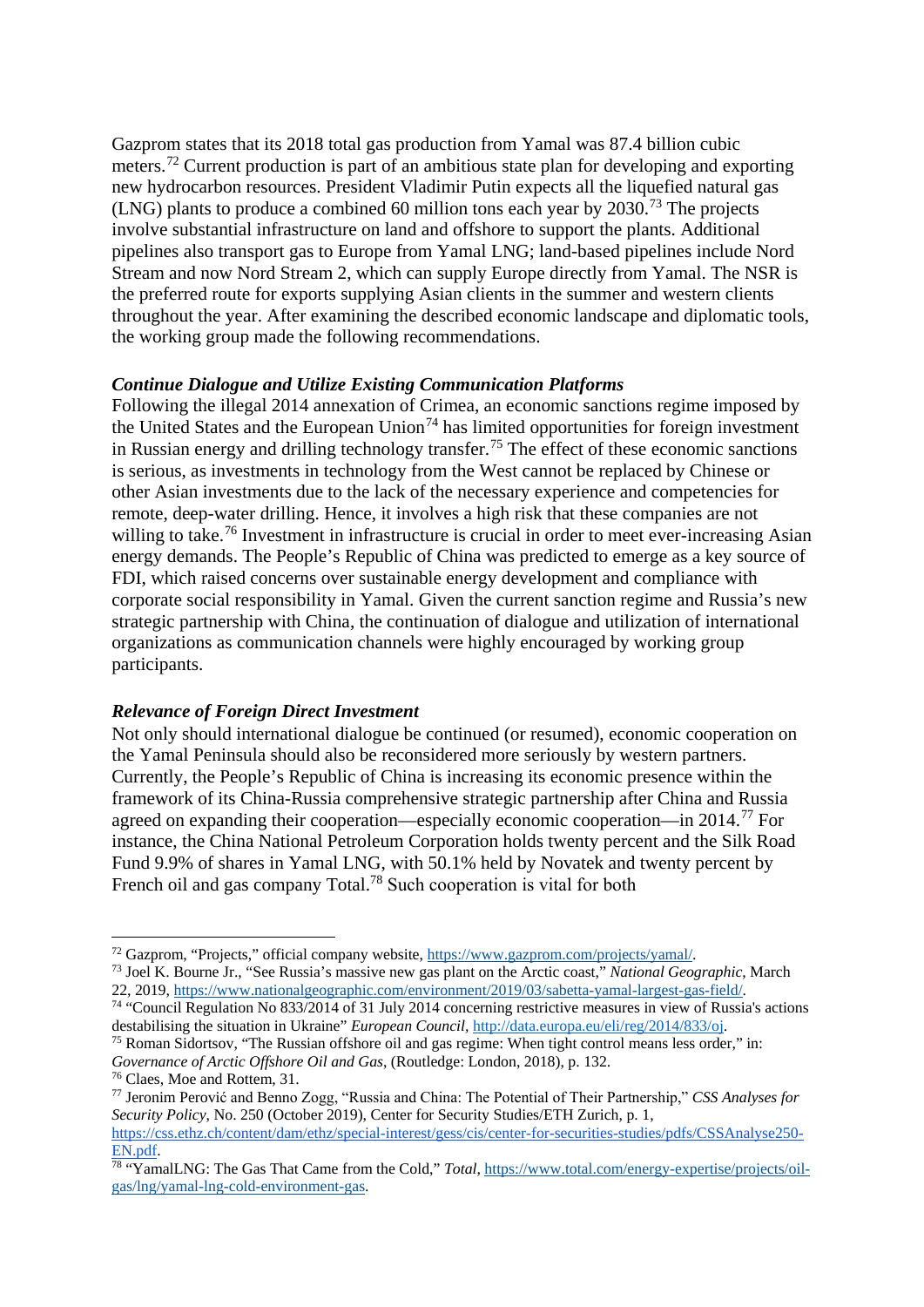<span id="page-13-6"></span><span id="page-13-5"></span><span id="page-13-4"></span><span id="page-13-3"></span><span id="page-13-2"></span><span id="page-13-1"></span><span id="page-13-0"></span>the Russian Federation and its partners, as local involvement not only allows for an insight into and participation in an area as well as a market of geostrategic importance, but also brings foreign investment and research expertise to Yamal.

Research and development play a major role in the further growth of the Yamal gas fields, yet extremely low temperatures in Yamal prove to be a challenge for construction companies. Novatek is building a terminal (Sabetta port) in the east to liquefy gas and export it via tanker on the NSR; this project has the potential to become a major logistics hub along the NSR given the new state plans and incentives. The project involves a 355-mile railroad to transport workers, a community for workers, a deep-water port, an airport, and a power plant. In December 2018, Total announced the early completion of a third train from Bovenenkovo to export LNG.<sup>79</sup> However, the fourth train, which was originally planned to be completed by December 2[01](#page-13-0)9, fell behind schedule whereas the last two trains were operationalized ahead of schedule. The reason for this delay is that the servicing pipelines for the fourth plant cannot sustain the low temperatures; $\frac{80}{10}$  this plant is an exclusively Russian endeavor whereas the other three plants use foreign tec[hn](#page-13-1)ology delivery.<sup>81</sup> This example highlights the issues faced by nationalized R&D efforts in Yamal and affir[ms](#page-13-2) the importance of international cooperation in R&D.

#### **Ecological and Social Fragility on the Yamal Peninsula**

The Arctic experiences warming at more than twice the rate of global average temperatures, and the average annual land surface air temperature north of 60° N for October 2018-August 2019 was the second warmest since  $1900$ .<sup>82</sup> In the Yamal-Nenets District, air temperatures warmed between 1 and 2 degrees Celsius [fro](#page-13-3)m 1980 to 2019.<sup>83</sup> Arctic infrastructure is unstable because of melting permafrost. The melting causes [ga](#page-13-4)s release, such as methane eruptions, as well as holes that open up unexpectedly, threatening the hydrocarbon plants built on pilings over permafrost.<sup>84</sup> Pipelines and ice roads that currently support thousand-ton oil rigs are also all at risk as per[ma](#page-13-5)frostmelts and the ground becomes unstable.<sup>85</sup>

Furthermore, permafrost melting also leads to the release of disease agents such as anthrax, which could infect the population either directly or through the food chain. Released disease agents also threaten animal populations.<sup>86</sup> Another transformation is the terrain: The foliage

<sup>80</sup> Atle Staalesen, "Troublesome start for first Arctic LNG plant manufactured by Russia," *The Barents Observer*, January 23, 2020, [https://thebarentsobserver.com/en/industry-and-energy/2020/01/troublesome-start](https://thebarentsobserver.com/en/industry-and-energy/2020/01/troublesome-start-first-arctic-lng-plant-made-russia)[first-arctic-lng-plant-made-russia.](https://thebarentsobserver.com/en/industry-and-energy/2020/01/troublesome-start-first-arctic-lng-plant-made-russia) 81 Ibid.

<sup>79</sup> Bourne, "See Russia's massive new gas plant on the Arctic coast."

<sup>&</sup>lt;sup>82</sup> J. Richter-Menge, M. L. Druckenmiller, and M. Jeffries (Eds.), "Arctic Report Card 2019," National Oceanic and Atmospheric Administration[, https://arctic.noaa.gov/Report-Card/Report-Card-2019.](https://arctic.noaa.gov/Report-Card/Report-Card-2019) 83 Bruce C. Forbes, Florian Stammler, Timo Kumpula, Nina Meschtyb, Anu Pajunen, Elina Kaarlejärvi, "High

resilience in the Yamal-Nenets social–ecological system, West Siberian Arctic, Russia," *Proceedings of the National Academy of Sciences*, Dec 2009, 106 (52) 22041-22048; DOI: [10.1073/pnas.0908286106](file://GCMCNETAPP004/Group/CISS/Pubs%20&%20Evals/1%20-%20Publications/Marshall%20Center%20Security%20Insights/10.1073/pnas.0908286106) ; *National Aeronautics and Space Administration/Goddard Institute for Space Studies*, "Surface Temperature Analysis,"

accessed May 14, 2020, [http://data.giss.nasa.gov/gistemp/maps.](http://data.giss.nasa.gov/gistemp/maps)<br><sup>84</sup> Atle Staalesen, "More and bigger sinkholes on Yamal tundra," *The Barents Observer*, August 31, 2018, https://thebarentsobserver.com/en/arctic/2018/08/mor

<sup>&</sup>lt;sup>85</sup> Joel K. Bourne Jr., "The Cold Rush," *National Geographic*, 2016.<br><sup>86</sup> Thomas Nilsen, "Scientist: Yamal anthrax outbreak could just be the beginning," *The Barents Observer*, August 7, 2016, [https://thebarentsobserver.com/en/arctic/2016/08/scientist-yamal-anthrax-outbreak-could-just](https://thebarentsobserver.com/en/arctic/2016/08/scientist-yamal-anthrax-outbreak-could-just-be-beginning)[be-beginning.](https://thebarentsobserver.com/en/arctic/2016/08/scientist-yamal-anthrax-outbreak-could-just-be-beginning)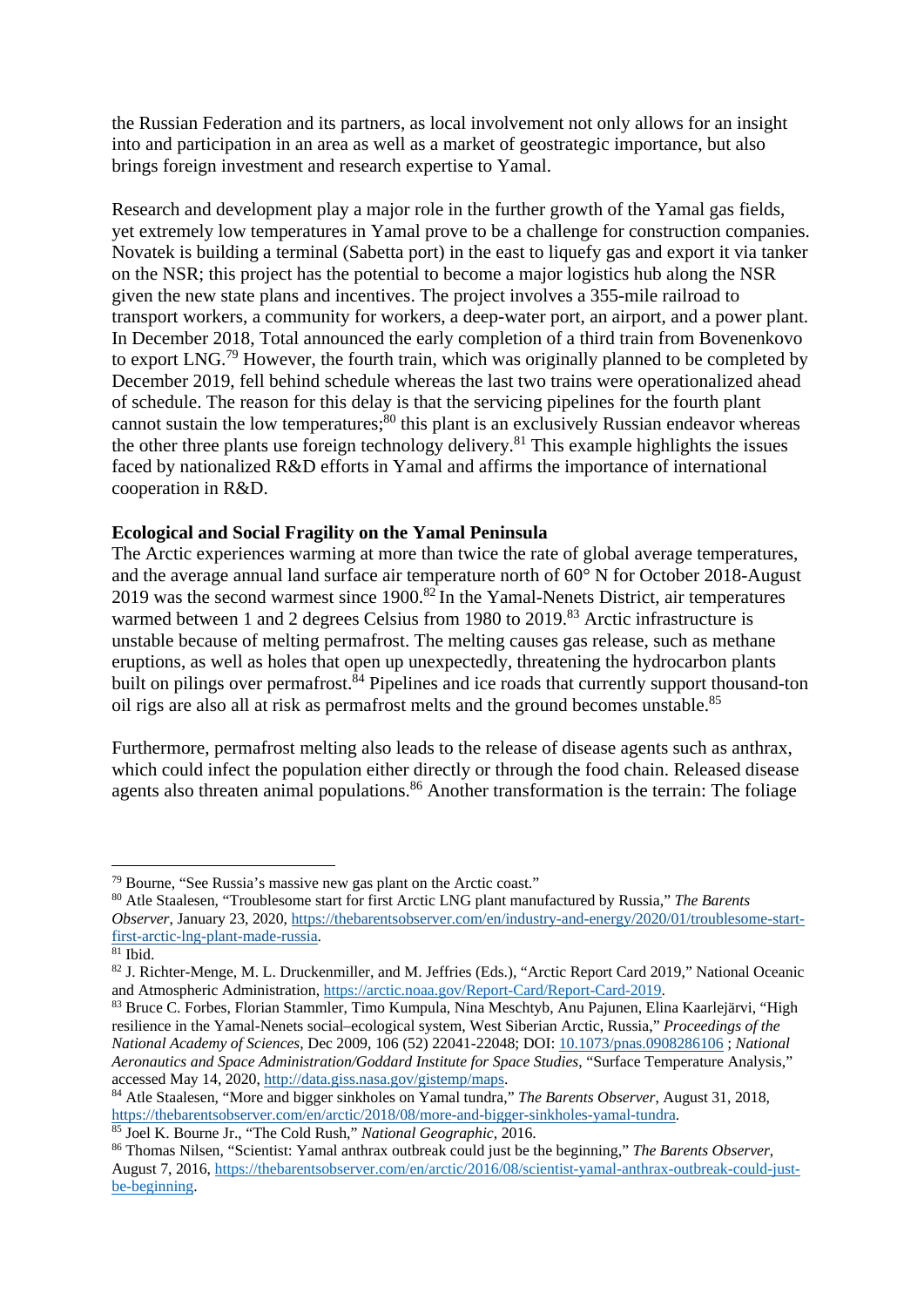<span id="page-14-8"></span><span id="page-14-7"></span><span id="page-14-6"></span><span id="page-14-5"></span><span id="page-14-4"></span><span id="page-14-3"></span><span id="page-14-2"></span><span id="page-14-1"></span><span id="page-14-0"></span>ground cover has changed from shrub to a graminoid (tall grasses) majority.<sup>[87](#page-14-0)</sup> Another effect of climate change is the increase of wildfires, with ecological consequences that also put the local population at risk.<sup>[88](#page-14-1)</sup>

The ethnic composition of the population according to the 2010 census is a Russian majority (61.7%), followed by Ukrainian (9.7%), indigenous Nenet (5.9%), Tatar (5.6%), and Khanty  $(1.9\%)$ .<sup>[89](#page-14-2)</sup> The indigenous population is estimated to be around 11,000 people, of whom 6,000 are nomadic.[90](#page-14-3) There is a substantial influx of industrial shift workers into the region, representing over ten times the nomadic indigenous population.<sup>[91](#page-14-4)</sup> Industrial development in Yamal-Nenets disrupts traditional reindeer herding migratory routes. Nomadic Nenets reindeer herders have been directly and indirectly affected by the development of the Bovanenkovo gas field since the  $1980s<sup>92</sup>$  $1980s<sup>92</sup>$  $1980s<sup>92</sup>$  while new projects continue to be built on the peninsula, perpetuating the problem. Reindeer herding is organized into large enterprises termed brigades, with herders migrating with their families all year around. According to official statistics from 2010, the Yamal peninsula has approximately 270,000 reindeer and about 1,000 fully nomadic households, comprising of about  $5,000$  people.<sup>[93](#page-14-6)</sup> Strategic recommendations to sustainably manage these risks included the following.

#### *Encourage Sustainable Economic Development and Responsible Investments*

According to local environmental groups, Russian companies spilled more than three and a half million barrels of oil on the tundra.<sup>[94](#page-14-7)</sup> Environmental conservation NGOs are encouraging Russia's shift to natural gas production over oil because natural gas spills result in less environmental damage. Arctic conditions may make oil spills more likely. A U.S. Department of the Interior report predicted a seventy-fiver percent chance for a major oil spill, which was a deterrent to drilling in Alaska. Spills in this region are also more difficult and expensive to clean up. For instance, only seven percent of the oil spilled after the Exxon Valdez oil spill in the Prince William Sound off Alaska's coast in 1989 was recovered due to the remote locations, difficulty in mobilizing spill response teams, and harsh weather conditions.[95](#page-14-8) Hence, a key recommendation was to promote economic development that observes high environmental protection standards. Such responsible and sustainable economic development could be facilitated by the Arctic Economic Council and its Arctic Investment Protocol.

#### *Abide by International Law*

In addition to Russian environmental regulations and Yamal-Nenets Autonomous Okrug (YNAO) regional legislation, Russia agreed to abide by several international conventions and regulations. However, even though the legal framework is in place to mitigate environmental damage in accordance with international protocols, formal institutions for implementation are

<u>.</u>

 $87$  Forbes et al.<br> $88$  Rachael Kennedy, "'Low chance' Siberia wildfires will be brought under control: Greenpeace fire expert," *euronews*, August 11, 2019, https://www.euronews.com/2019/08/06/siberian-wildfires-engulf-area-almost-the-<br>size-belgium-as-states-of-emergency-are-declared.

<sup>&</sup>lt;sup>89</sup> The Northern Forum, "Yamalo-Nenets Autonomous Okrug, Russia."

<sup>&</sup>lt;sup>90</sup> *JSC Yamal LNG*, "Social Responsibility," 2015, [http://yamallng.ru/en/progress/social-responsibility-new/.](http://yamallng.ru/en/progress/social-responsibility-new/)<br><sup>91</sup> Forbes et al.

 $92$  Degteva, Anna and Christian Nellemann, "Nenets migration in the landscape: impacts of industrial

development in Yamal peninsula, Russia," *Pastoralism: Research, Policy and Practice*, 2013, 3.15, p. 1. <sup>93</sup> Degteva and Nellemann, p. 2.

<sup>&</sup>lt;sup>94</sup> Bourne, 2019.

<sup>95</sup> *Greenpeace*, "Arctic Oil Drilling,[" https://www.greenpeace.org/usa/arctic/issues/oil-drilling/.](https://www.greenpeace.org/usa/arctic/issues/oil-drilling/)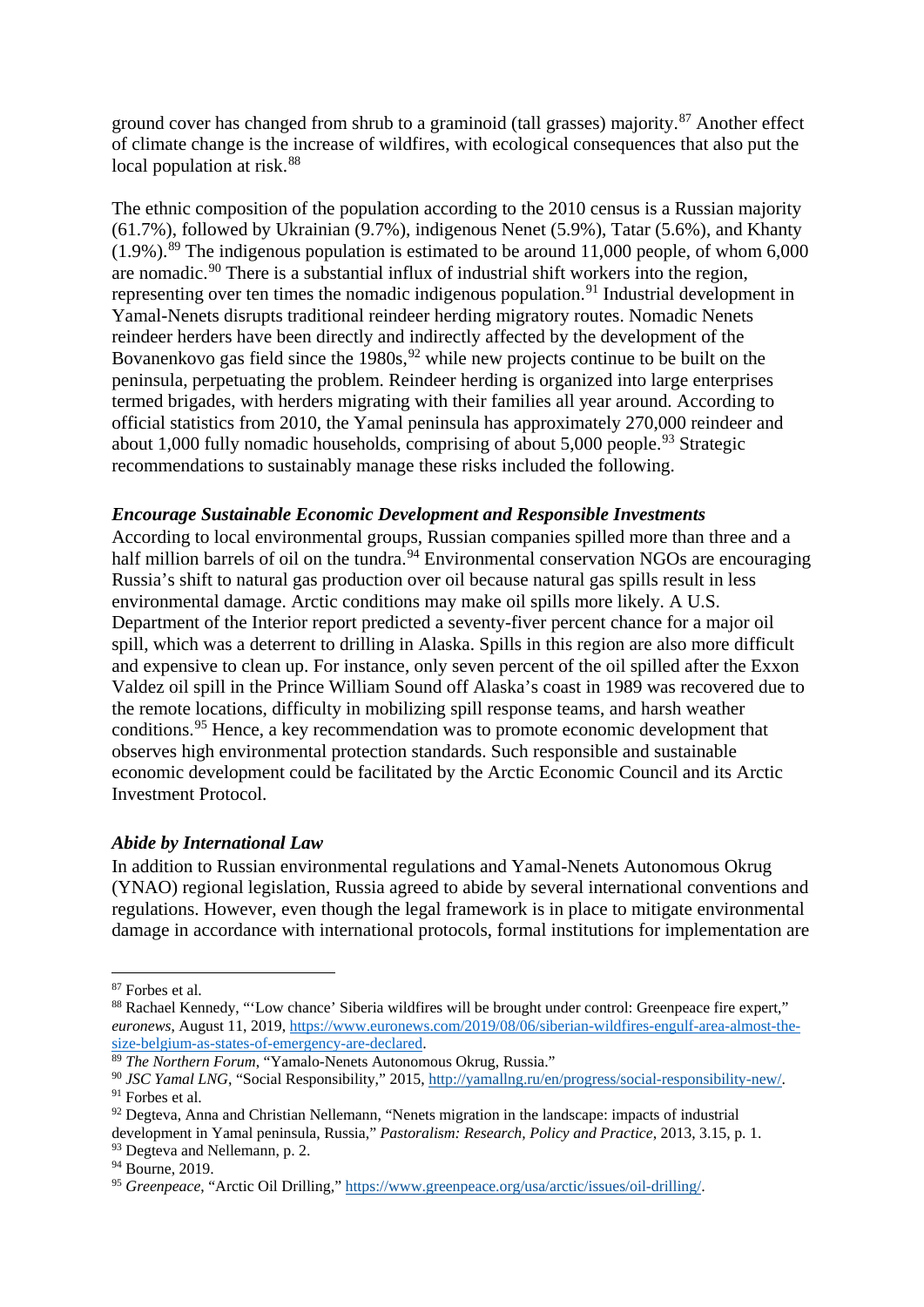<span id="page-15-6"></span><span id="page-15-5"></span><span id="page-15-4"></span><span id="page-15-3"></span><span id="page-15-2"></span><span id="page-15-1"></span><span id="page-15-0"></span>weak due to the minimal enforcement of existing laws.<sup>[96](#page-15-0)</sup> The working group stated that Yamal economic development and environmental protection cannot be mutually exclusive; instead they should go hand-in-hand. Therefore, effective regulations should be created, as should efforts to enforce existing legislation.

# *Benefit-Sharing with Indigenous Communities as part of the Social Justice Security Dimension*

Since in the seemingly flat landscape of the Yamal peninsula even slight differences in terrain can greatly influence drainage, vegetation, and snow in winter, both herders and industrial developers look for dryer, slightly raised land. Well-drained ground is suitable for construction purposes and is also important to herders as a travel route and for the availability of dry campsites.<sup>[97](#page-15-1)</sup> The primary problem for herders that comes from the hydrocarbon plants in Yamal is the loss of territory necessary for grazing and camping, which also results in reindeer overgrazing in the tundra. Additional concerns are the decrease of the fish population from dredging, as the Nenets rely on fish for food in the summer months; the increase in feral dogs left behind by migrant workers (which attack reindeer); and pollution from petrochemicals and discarded trash from industrial sites.<sup>[98](#page-15-2)</sup> Constructing the Yamal LNG plant resulted in removing seventy million tons of ground for dredging a channel to Sabetta port between 2014 and 2017, which had a negative impact on marine wildlife.<sup>[99](#page-15-3)</sup> The loss of fish populations is also due to plant construction that has either blocked fish migration or pollution that degraded freshwater sources.<sup>[100](#page-15-4)</sup> Experts brought by Gazprom to a hearing with the local population informed them that the damage occurs when the water is disturbed at the onset of underwater construction. The fish stocks would eventually replenish; nevertheless, locals fear they will lose their income and food source for a season. Indigenous leaders considered their objections ignored and appealed to the UN, with a written address to UN Secretary-General Antonio Guterres.<sup>[101](#page-15-5)</sup> In consideration of these tensions, the group recommended that the interests of indigenous communities and the recognition of threats to their lifestyle should be better reflected in a future (social) security strategy for Yamal.

#### *Focus on Security Dimensions of Gender and Youth*

The indigenous population is facing demographic challenges such as the "female flight" which sees women leaving their nomadic communities for educational opportunities or parental responsibilities (such as settling close to a boarding school). This female flight has been accelerated by a Soviet-era legacy image of an independent mother and the social phenomenon of "marrying up." As a result, the tundra and its traditional activities have a male imbalance, and could eventually disappear in their traditional form.<sup>[102](#page-15-6)</sup> With the female flight also occurs a problematic brain drain, as the female population tends to seek higher education more frequently. YNAO already relies on a foreign workforce for temporarily available work as opposed to offering long-term and thus, sustainable training to local

 $\overline{a}$ 

<sup>&</sup>lt;sup>96</sup> Forbes et al.<br><sup>97</sup> Degteva and Nellemann, p. 6.<br><sup>98</sup> Forbes et al.<br><sup>99</sup> Staalesen, Atle. "Russia's grand LNG project takes its toll on Arctic environment." *The Barents Observer.* January 8, 2018[, https://thebarentsobserver.com/en/ecology/2018/01/russias-grand-lng-project-takes-its-toll](https://thebarentsobserver.com/en/ecology/2018/01/russias-grand-lng-project-takes-its-toll-local-environment)local-environment.<br><sup>100</sup> Forbes et al.

<sup>101</sup> *International Work Group for Indigenous Affairs*, "Russia," [https://www.iwgia.org/en/russia.](https://www.iwgia.org/en/russia)

<sup>102</sup> Marya Rozanova, "Indigenous Urbanization in Russia's Arctic: The Case of Nenets Autonomous Region," *Sibirica* 18.3, 2019, pp. 54-91.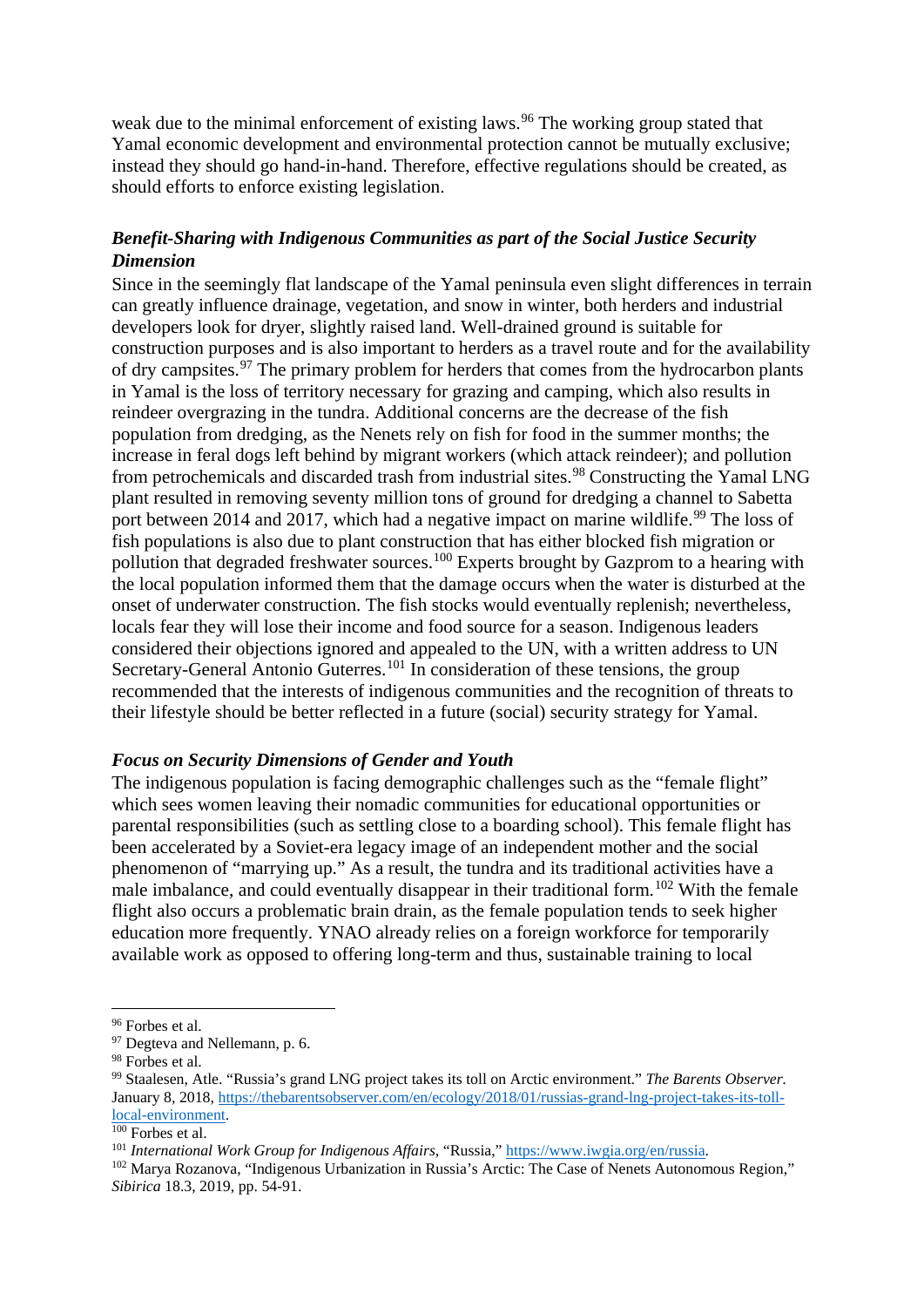<span id="page-16-5"></span><span id="page-16-4"></span><span id="page-16-3"></span><span id="page-16-2"></span><span id="page-16-1"></span><span id="page-16-0"></span>experts. Within the concept of holistic security, the group recommended that Russia pursue sustainable development, which takes into account the needs of indigenous peoples and their well-being.

#### **Mutual Understanding of National Foreign Policy Concerns**

There is a narrative that predicts Russia will exacerbate political tensions by using energy as leverage, given it has historically used natural gas policies to influence its neighbors and the close ties between the Kremlin and the Russian energy sector.<sup>[103](#page-16-0)</sup> The disruption of gas to Ukraine during times of political tension provides some evidence for the claims that Russia uses its energy exports for political leverage. The new Nord Stream 2 pipeline to supply the EU is another source of controversy. Although the EU is diversifying its energy supply, Russian gas is still a necessity as domestic production is decreasing. As Nord Stream 2 could further politicize energy and have a greater impact on Western Europe, there is political opposition from Poland, the Baltic States, and the European Commission.[104](#page-16-1) Russia is the strongest Arctic state (by way of capabilities), with the most at stake in the region economically. There are theories that Russia's domestic focus on the Arctic is to resurrect its image and posture as a great power. In Yamal, Russia has the world's largest gas reserve, and while it is a finite resource, Russia continues economic development plans using hydrocarbons by also exploiting unconventional methods and tapping into offshore reserves. Russian economic ventures in Yamal and the region offer an opportunity for Asian partners, China primarily, to increase their presence and expand business opportunities for energy and eventually international shipping. Working group participants extensively discussed the interests and approaches of great power actors in the Arctic and developed strategic recommendations based on the need for both continued dialogue and improved mutual understanding.

#### *Broaden Focus and Enhance Mutual Understanding*

Because of the strategic importance of Yamal, Russia is building security infrastructure for SAR and crisis response in order to support its growing activities in the region. Russia is also enhancing its defense posture and military capabilities, which some perceive to be counter to their otherwise peaceful and cooperative approach in the Arctic. Further, especially with a look to the Northern Sea Route, Russia is a crucial partner in SAR cooperation. The potential for conflict there is low, given high Russian capabilities and the dangerous conditions navigating Arctic waters. Russia is the key actor for Arctic maritime security. As long as icebreakers are still needed to operate in Arctic waters,[105](#page-16-2) Russia can utilize its icebreaker fleet, which is the largest in the world<sup>[106](#page-16-3)</sup> and includes the world's most powerful icebreakers.<sup>[107](#page-16-4)</sup> In 2019, the icebreaker fleet made a total of 231 voyages or movements.<sup>[108](#page-16-5)</sup> Reflecting on this, it was highlighted throughout ESS-N that it is important to improve

 $\overline{a}$ 

<sup>103</sup> Devyatkin, 2018. 104 David Koranyi, "The Trojan Horse of Russian Gas," *Foreign Policy*, 2018,

[https://foreignpolicy.com/2018/02/15/the-trojan-horse-of-russian-gas/.](https://foreignpolicy.com/2018/02/15/the-trojan-horse-of-russian-gas/)

<sup>&</sup>lt;sup>105</sup> Mia Bennett, "The Arctic Shipping Route No One's Talking About," *The Maritime Executive*, August 5, 2018, https://maritime-executive.com/editorials/the-arctic-shipping-route-no-one-s-talking-about.

<sup>&</sup>lt;sup>106</sup> USCG Office for Waterways and Ocean Policy, "Major Icebreakers of the World," May 1, 2017, [https://www.dco.uscg.mil/Portals/9/DCO%20Documents/Office%20of%20Waterways%20and%20Ocean%20P](https://www.dco.uscg.mil/Portals/9/DCO%20Documents/Office%20of%20Waterways%20and%20Ocean%20Policy/20170501%20major%20icebreaker%20chart.pdf?ver=2017-06-08-091723-907)<br>olicy/20170501%20major%20icebreaker%20chart.pdf?ver=2017-06-08-091723-907.

<sup>&</sup>lt;sup>107</sup> Atle Staalesen, "Government approves new date for launch of world's most powerful icebreaker," *The Barents Observer*, April 1, 2017, https://thebarentsobserver.com/en/arctic/2017/04/government-approves-new-<br>date-launch-worlds-most-powerful-icebreaker.

 $^{108}$  High North Logistics Office, "NSR Shipping Traffic – Icebreaker support in 2019," [https://arctic](https://arctic-lio.com/nsr-shipping-traffic-icebreaker-support-in-2019/)[lio.com/nsr-shipping-traffic-icebreaker-support-in-2019/.](https://arctic-lio.com/nsr-shipping-traffic-icebreaker-support-in-2019/)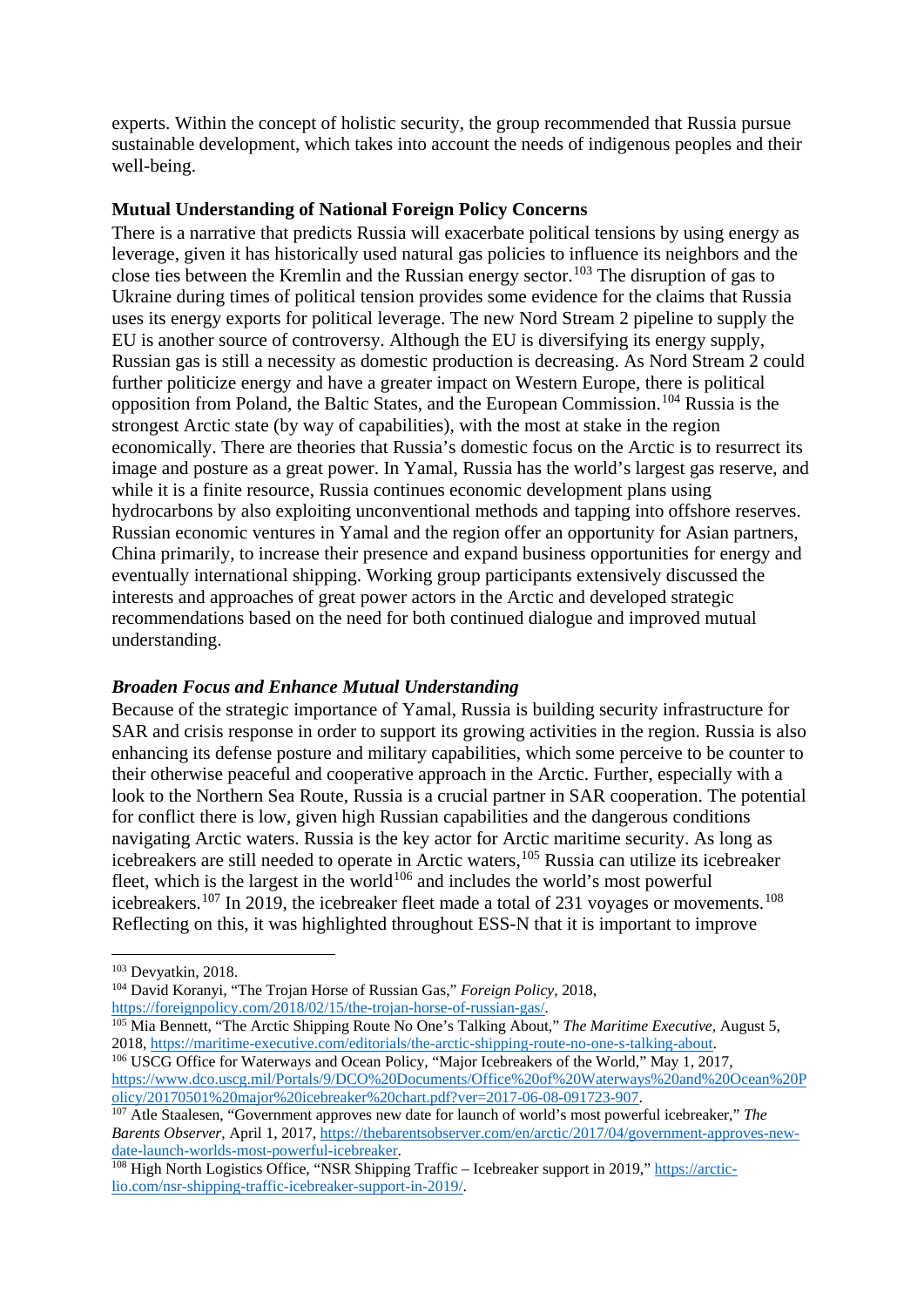<span id="page-17-5"></span><span id="page-17-4"></span><span id="page-17-3"></span><span id="page-17-2"></span><span id="page-17-1"></span><span id="page-17-0"></span>mutual understanding and awareness of interests and activities of different actors involved. Furthermore, as the economic activities in the Arctic continue to increase it is important to understand the logic determining Russian foreign policy as well as the complex nature of Russian-Sino relations<sup>[109](#page-17-0)</sup> in order to minimize tensions in the Arctic.

# *Uphold the Rules-Based Order in the Arctic*

ESS-N participants highlighted how the harsh climate, long distances, and high costs constrain military operations and presence in the Arctic. Russian military activity in the Arctic was emphasized to be understood as an indicator for global strategic aims rather than for immediate regional readiness. The rules-based order in the Arctic should be upheld. A broadened focus of western partners should include international organizations important to Chinese and Russian stakeholders such as the Eurasian Union, the Belt and Road Initiative, or the Shanghai Cooperation Organization in addition to traditional (western) mechanisms for soft security and safety dialogue (e.g., the Arctic Council, the Arctic Circle, the Arctic Coast Guard Forum, or the Arctic Frontiers Conference) .

#### *(Limited) Potential of the Northern Sea Route*

The Russian Federation's new development plans for the NSR span fifteen years and were approved in December 2019. The plans are a response to President Putin's decree in May 2018 to increase annual shipments along the NSR to eighty million metric tons by 2024. The government estimates that the proposed tax preferences will bring in up to fifteen trillion rubles ( $\epsilon$ 216 billion) of new investments in the Russian Arctic over the next fifteen years.<sup>[110](#page-17-1)</sup> It is expected to be challenging for international corporations to develop the potential of the NSR as insurance, if offered at all, comes at very high rates.<sup>[111](#page-17-2)</sup> In 2019, the number of calls to the port of Sabetta amounted to fifty-five percent of the total shipping traffic on the NSR, of which the majority was for gas plant construction (1485 voyages out of 2694).<sup>[112](#page-17-3)</sup> In 2018, twenty-seven vessels used the NSR for transit.<sup>[113](#page-17-4)</sup> Between 2009 and 2018, twenty-six ships were lost in the region of the Russian Arctic and Bering Sea.<sup>[114](#page-17-5)</sup> For the future of the NSR, the following strategic recommendations were presented.

#### *Ensure Freedom of Navigation*

**.** 

For the Northern Sea Route, Russia favors keeping closed governance structures, protecting the sovereignty rights of Arctic states, and preferring the "Arctic 5" as a cooperation body. Russia claims the NSR goes from Novaya Zemlya to the Bering Strait and asserts that straits within the NSR are historic inland waterways and therefore under Russian exclusive

[lio.com/nsr-shipping-traffic-activities-in-sabetta-in-2019/.](https://arctic-lio.com/nsr-shipping-traffic-activities-in-sabetta-in-2019/)

<sup>109</sup> Holly Ellyatt, "Are Russia and China the best of friends now? It's complicated, analysts say," *CNBC World Politics*, September 27, 2019, https://www.cnbc.com/2019/09/27/russia-and-chinas-relationship--how-deep-<br>does-it-go.html.

<sup>&</sup>lt;sup>110</sup> Atle Staalesen, "Putin's new Arctic law paves way for biggest ever industrialization in icy north," *The Barents Observer*, December 19, 2019, [https://thebarentsobserver.com/en/industry-and-energy/2019/12/putins](https://thebarentsobserver.com/en/industry-and-energy/2019/12/putins-new-arctic-law-paves-way-biggest-ever-industrialization-worlds)[new-arctic-law-paves-way-biggest-ever-industrialization-worlds.](https://thebarentsobserver.com/en/industry-and-energy/2019/12/putins-new-arctic-law-paves-way-biggest-ever-industrialization-worlds)

<sup>&</sup>lt;sup>111</sup> Po-Hsing Tseng and Nick Pilcher, "Assessing the shipping in the Northern Sea Route," *Maritime Business Review* 2.4 (2017), p. 394, DOI: http://dx.doi.org/10.1108/MABR-06-2017-0013. *Review* 2.4 (2017), p. 394, DOI: <u>http://dx.doi.org/10.1108/MABR-06-2017-0013</u>.<br><sup>112</sup> High North Logistics Office, "NSR Shipping Traffic – Activities in Sabetta in 2019," <u>https://arctic-</u>

<sup>113</sup> High North Logistics Office, "Transit Statistics 2018,[" https://arctic-lio.com/wp](https://arctic-lio.com/wp-content/uploads/2019/02/Transits_2018.pdf)[content/uploads/2019/02/Transits\\_2018.pdf:](https://arctic-lio.com/wp-content/uploads/2019/02/Transits_2018.pdf)<br><sup>114</sup> Allianz Global Corporate and Specialty, "Safety Shipping Review 2019," p. 8,

[https://www.agcs.allianz.com/content/dam/onemarketing/agcs/agcs/reports/AGCS-Safety-Shipping-Review-](https://www.agcs.allianz.com/content/dam/onemarketing/agcs/agcs/reports/AGCS-Safety-Shipping-Review-2019.pdf)[2019.pdf.](https://www.agcs.allianz.com/content/dam/onemarketing/agcs/agcs/reports/AGCS-Safety-Shipping-Review-2019.pdf)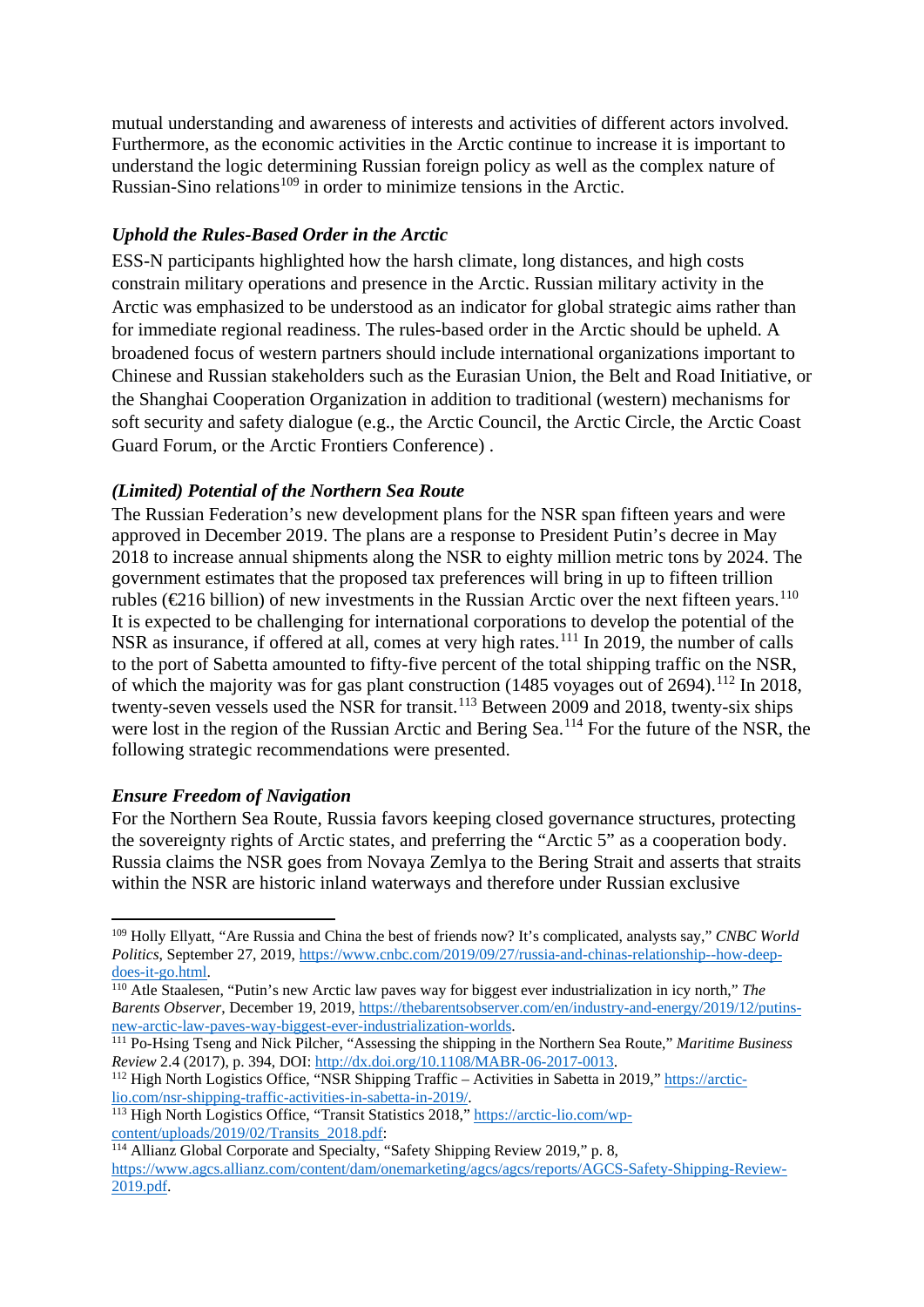<span id="page-18-2"></span><span id="page-18-1"></span><span id="page-18-0"></span>jurisdiction. However, to be legally classified as historic waters by the United Nations Convention on the Law of the Sea (UNCLOS), other states must acknowledge its sovereignty. Consequently, sovereignty rights in the Arctic are one of the main interests at play for all Arctic states. Currently, Russia enforces national laws on vessels passing through the NSR. The rules of navigation on the water area of the Northern Sea Route published in 2013 require a Russian ice pilot for navigation. In February 2018, a law requiring all oil and gas shipments to be carried on vessels under the Russian flag entered into force by amendment to the Russian federal shipping code following President Putin's announcement that all shipments of oil and natural gas along the NSR would be nationalized,  $^{115}$  $^{115}$  $^{115}$  thus discouraging international interest.  $1^{16}$  In light of these developments, recommendations addressing the NSR emphasized the importance of ensuring freedom of navigation according to UNCLOS.

### *Relevance of Scientific Diplomacy*

**.** 

The new development plan for the NSR covers eleven areas and includes plans for safety and communications network development. The aim is to create continuous satellite communication by launching four geostationary satellites by 2024. There are presently limited search and rescue and communications platforms along the NSR, a significant problem given the increased activity on the route. Rescue infrastructure and communications are limited by insufficient hydrographic mapping and navigational aids, limited NSR infrastructure, a lack of modern communications, and the inability to observe the Arctic from space. To address this, the launch of six space modules by 2024 will secure a high-speed automatic identification system (AIS) on the NSR. The density of meteorological stations is expected to increase to provide more precise weather forecasting, and by 2025 the hydrometeorological data would be available via GEO satellites.<sup>[117](#page-18-2)</sup> The construction of described infrastructure and eventual data yield could be used as an opportunity for continued dialogue in the scientific realm.

#### **Conclusion: Yamal as a Learning Case for Sustainable Development**

Yamal can be seen as an example of many Arctics: the Arctic of international power competition and of international cooperation in Arctic waters, the Arctic of economic potential and environmental disasters, and the Arctic of many national and local communities. Low tension is an essential precondition to sustainable development. In order to be profitable, economic investments in the Arctic need to be high. Hence, there is a mutual interest in pursuing sustainability and cooperating on Arctic issues. Building on recommendations made for balancing the interests of indigenous peoples and corporations as well as for promoting mutual understanding to maintain stability, the working group eventually suggested that Yamal could serve as a learning case for future development and a demonstration for managing risks and opportunities in the Arctic.

<sup>115</sup> Atle Staalesen, "Russian legislators ban foreign shipments of oil, natural gas and coal along Northern Sea Route," *The Barents Observer*, December 26, 2017, https://thebarentsobserver.com/en/arctic/2017/12/russian-<br>legislators-ban-foreign-shipments-oil-natural-gas-and-coal-along-northern-sea.

<sup>&</sup>lt;sup>116</sup>Arild Moe, "Arctic Shipping: Images and Realities," in: *Arctic Governance; Energy, Living Marine Resources and Shipping*, edited by Svein Vigeland Rottem and Ida Folkestad Soltvedt, (I.B. Tauris: London, 2018), 183-202, p. 198.

<sup>117</sup> Alexandra Middleton, "Northern Sea Route: From Speculations to Reality by 2035," *High North News*, January 7, 2020[, https://www.highnorthnews.com/en/northern-sea-route-speculations-reality-2035.](https://www.highnorthnews.com/en/northern-sea-route-speculations-reality-2035)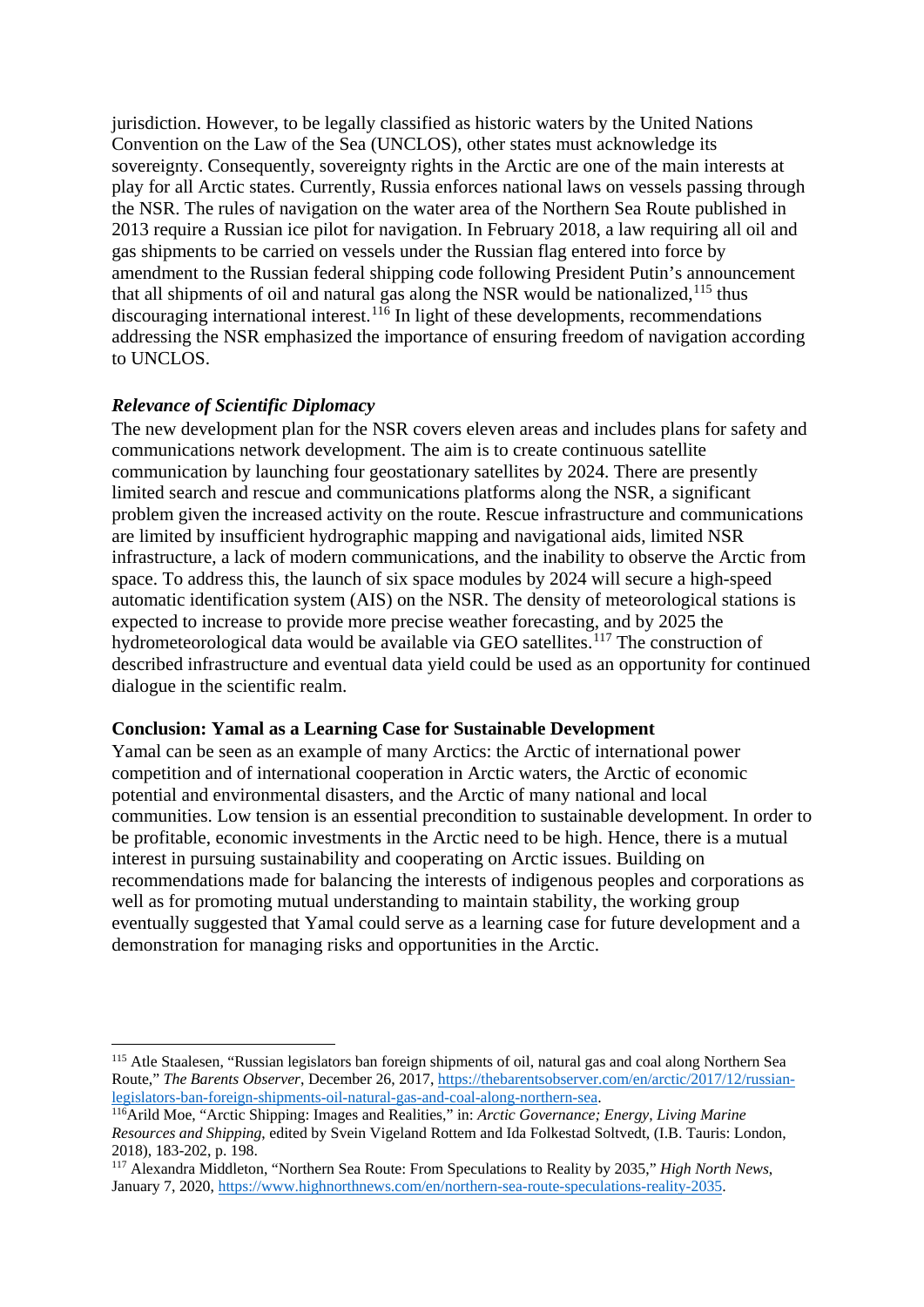# <span id="page-19-2"></span><span id="page-19-1"></span><span id="page-19-0"></span>*Svalbard Case Study*

## **Geopolitical Anomaly with Legal Ambiguity**

The case study on the Svalbard Archipelago drew attention to a geopolitical anomaly in the Arctic facing both regional and local challenges. Challenges cover the spectrum of adapting local enterprises, political and legal contestation, climate change, and growing regional securitization. What is similar to the other case studies and the region at large are pressures felt from rapidly warming force adaptation as well as new activity and economic opportunity. What differs is the ambiguous legal situation that has political, economic, and potentially security consequences. The Svalbard case study working group examined these issue areas in depth and prepared recommendations that can be applied by all stakeholders. The diversity of professions, expertise, and nationalities present in the working group created a balanced presentation of perspectives that informed the recommendations discussed here. This synopsis will cover major themes discussed, but with an emphasis on seminar results and the future outlook for Svalbard.

To start with, what makes the Svalbard Archipelago so unique, the Spitsbergen Treaty, commonly referred to as the Svalbard Treaty, has now reached its one-hundredth anniversary. The treaty remains open with forty-six signatory parties currently.<sup>[118](#page-19-0)</sup> Citizens of any signatory state have equal access to the islands and their resources, yet must respect Norway's sovereignty. The maritime delimitations established in the treaty are no longer consistent with international maritime law such as the UNCLOS. As modern application of maritime law changes, Norway's interpretation of the treaty is increasingly contested by multiple treaty parties. Norway considers the continental shelf surrounding Svalbard to be a sovereign part of the Kingdom of Norway and exempt from the equal access provisions of the treaty. Likewise, the Fisheries Protection Zone (FPZ), 200 nautical miles around the islands, is contested by Russia, many European signatory states, and the EU's fishing management organization, Europêche.<sup>[119](#page-19-1)</sup> The disputes are becoming increasingly relevant as new fish populations move to the region and hydrocarbons are discovered on the continental shelf. Ongoing disputes over fishing rights resulted in cases of European vessels arrested by Norwegian authorities, as well as disagreement over continental shelf exploration rights. Additionally, Russia complains of NATO presence in meetings on Svalbard, the Svalbard Satellite Station, Norwegian taxes, and restrictions to its use of helicopters.<sup>[120](#page-19-2)</sup> The disagreements surrounding the application of the Svalbard Treaty was a key topic of discussion because of its future implications if tensions rise.

#### **Maintaining the Status Quo**

<u>.</u>

Interestingly, the Svalbard working group assessed that a renegotiation or modern adaptation of the Svalbard Treaty was not in the interest of the primary stakeholders. The recommendation concerning legal mechanisms was to maintain the status quo, as Norway, Russia, and European signatory states all benefit from continuing with their own interpretation of the Svalbard Treaty. They all agree that Norway is sovereign. The

<sup>118</sup> Fride Eeg-Henriksen and Erik Sjømæling, "This is Svalbard 2016: What the figures say," *Statistics Norway*, December 2016, 10, [https://www.ssb.no/en/befolkning/artikler-og](https://www.ssb.no/en/befolkning/artikler-og-publikasjoner/_attachment/294354?_ts=15a12de02c0)[publikasjoner/\\_attachment/294354?\\_ts=15a12de02c0.](https://www.ssb.no/en/befolkning/artikler-og-publikasjoner/_attachment/294354?_ts=15a12de02c0)

<sup>119</sup> Marta Sobrido, "Treaty of Paris," *Global Challenges in the Arctic Region: Sovereignty, environment and geopolitical balance,* eds. Elena Conde, Sara Iglesias Sánchez, London: Routledge, 2016; Ragnhild Groenning, "The Norwegian Svalbard Policy – Respected or Contested?" *The Arctic Institute*, November 22, 2017, [https://www.thearcticinstitute.org/norwegian-svalbard-policy-respected-contested/?cn-reloaded=1.](https://www.thearcticinstitute.org/norwegian-svalbard-policy-respected-contested/?cn-reloaded=1)

<sup>120</sup> Yevgeniy Vasilyev, "Norway's Spitsbergen Takeover," *Rossiyskaya Gazeta*, reported February 5, 2020, published February 20, 2020; Koivurova and Holiencin, "Demilitarisation and Neutralisation of Svalbard," 136.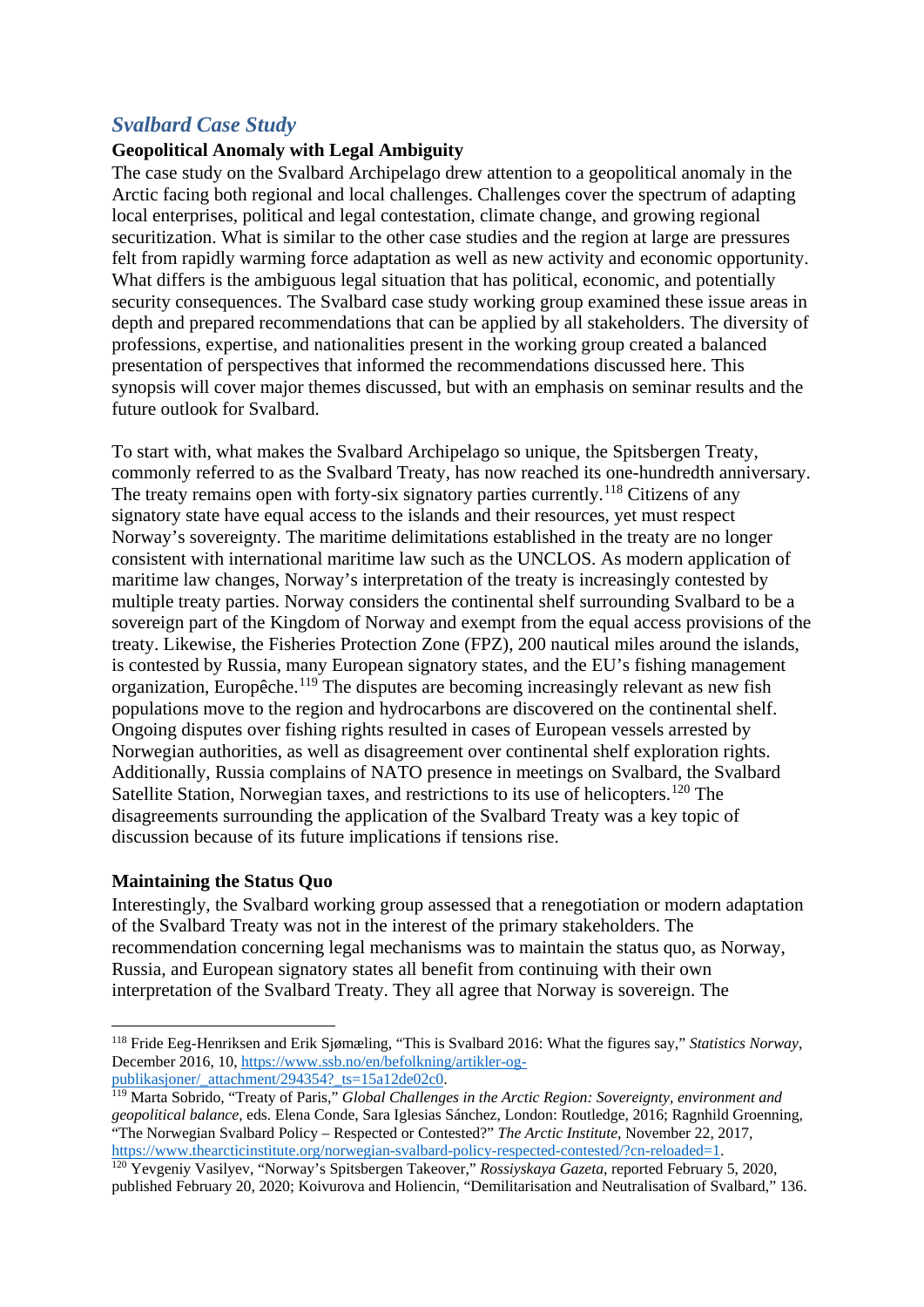<span id="page-20-2"></span><span id="page-20-1"></span><span id="page-20-0"></span>disagreement is with specific Norwegian laws they determine to be in conflict with treaty provisions, such as those that limit their operations, or those that grant Norway special access to the continental shelf. Yet, all states concerned continue to assert their rights and views on how the Svalbard Treaty should be applied. This occasionally results in Norway arresting or fining fishing vessels, neither of which is provocative enough for states to raise the issue to an international court. Furthermore, the working group surmised that Russian and Norwegian relations are not actually worsening over Svalbard. There are several reasons for the official complaints made publicly over how Svalbard is managed. Primarily, these complaints target and aim to influence the domestic audiences that follow Svalbard issues. Secondly, all parties involved see the importance in keeping a consistent position. No state wants to lose access that could limit future economic opportunities, so it is in their interest to continue to defend their interpretation of the treaty for access rights to resources. A renegotiation of the treaty would be problematic for several reasons. The forty-six signatory states that would have to be involved, making any amendments practically very difficult.

Additionally, all primary stakeholders risk losing what they currently have. If maritime delimitations favor Norway, European states and Russia could no longer defend the activities that Norway considers illegal. If the continental shelf becomes open to all signatory states to exploit, then Norway loses substantial Arctic resources and would have to manage far more international economic activity offshore. The status quo allows all actors to pursue activities aligned with their historic claims risking occasional friction, which has more political than security consequences.

# **Climate Change Risks and Economic Opportunities**

### *Effects from the Greatest Air Temperature Rise*

The Svalbard Archipelago is rapidly warming, causing physical transformations. Currently, Svalbard is experiencing the greatest air temperature increase of any populated area in the world at an average increase of four degrees Celsius (7.2 degrees Fahrenheit) which is five times the global average.<sup>[121](#page-20-0)</sup> The physical effects of climate change are manifest in rapid ice melt triggering avalanches and floods, permafrost melt, migration of indigenous animals and wildlife adaptation.<sup>[122](#page-20-1)</sup> The Norwegian government and local government have closely followed the situation, and have plans in place to mitigate risks to the population of Svalbard, and protect the environment to the greatest extent possible. To that effect, the Council Chief of the largest city of Longyearbyen, Arild Olsen, aims to make the city carbon neutral within ten years. He plans to achieve this with solar power during summer months and a hydrogen power plant.[123](#page-20-2) Additionally, the Norwegian government closed their coal mine, expanded environmental protections, and is promoting green economic development initiatives. Most economic initiatives center around sustainable tourism.

# *An Example of Green Economy in the Arctic*

The wider global challenge of balancing economic development with environmental conservation is less of a compromise in Svalbard because Norway is proactive in setting and enforcing environmental protections, while encouraging green economy growth. Although Russia continues to operate a coal mine in Barentsburg, it is a minor operation. Russian

<u>.</u>

<sup>121</sup> The Norwegian Centre for Climate Services, *Climate in Svalbard 2100 – a knowledge base for climate adaptation,* January 2019, [https://www.miljodirektoratet.no/globalassets/publikasjoner/M1242/M1242.pdf.](https://www.miljodirektoratet.no/globalassets/publikasjoner/M1242/M1242.pdf)

<sup>122</sup> Jonathan Watts, "Welcome to the fastest heating place on Earth," *The Guardian*, July 1, 2019, [https://www.theguardian.com/environment/ng-interactive/2019/jul/01/its-getting-warmer-wetter-wilder-the](https://www.theguardian.com/environment/ng-interactive/2019/jul/01/its-getting-warmer-wetter-wilder-the-arctic-town-heating-faster-than-anywhere)[arctic-town-heating-faster-than-anywhere.](https://www.theguardian.com/environment/ng-interactive/2019/jul/01/its-getting-warmer-wetter-wilder-the-arctic-town-heating-faster-than-anywhere)

<sup>123</sup> Watts.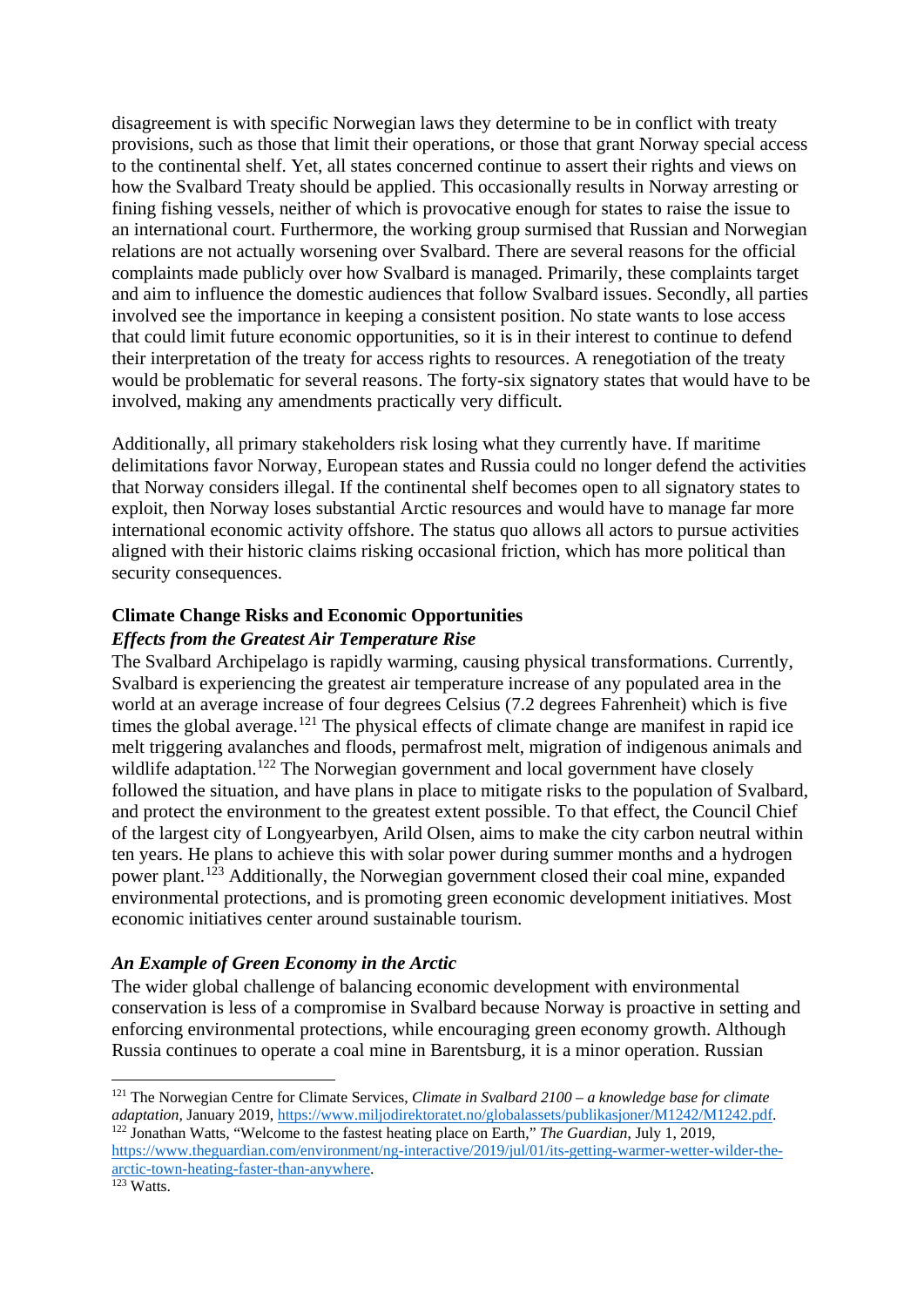<span id="page-21-2"></span><span id="page-21-1"></span><span id="page-21-0"></span>economic plans for Svalbard are to promote tourism to historic Russian settlements, build a fish processing plant, and increase scientific research.<sup>[124](#page-21-0)</sup> In the FPZ, fish populations are kept at healthy levels, and so far, all party actors are compliant with protections in place. Two potential future challenges that were discussed stem from increased tourism and industrial activity that increase pressures for Norway to improve both its ability to provide search and rescue and also to monitor adherence to national regulations for conservation. Another future economic issue will arise if Norway choses to drill for oil or natural gas on Svalbard's continental shelf because signatory parties will want the same opportunity and right. A recommendation for mitigation is to use existing bilateral and multilateral fora to resolve disagreements over resource usage.

#### **The Security Dilemma**

The case study working group considered Svalbard low risk for military conflict. However, the possibility for a conflict spillover to have an impact on Svalbard cannot be excluded. The buildup of military assets in the Arctic, the increasing frequency and scope of military exercises in the High North, and growing international activity around Svalbard all mean that it could become a hotspot for a future incident. Multiple factors weaken the security situation. Both Russia and Norway encourage media campaigns that popularize legal and political disputes in Svalbard. In February 2020, Russia published its most recent official complaints against Norway's management of Svalbard and restrictions on Russian companies.<sup>[125](#page-21-1)</sup> The political rhetoric repeated by Norwegian and Russian authorities does not lead to real conflict, yet it could fan the flames given a spillover scenario. The working group revealed that bilateral relations between Russia and Norway concerning Svalbard are productive. It is mostly for domestic audiences that both states maintain their positions and assert their grievances against one another. The reason cited for peaceful relations in Svalbard, is that both Norway and Russia do not consider Svalbard worth the consequences of direct conflict.

#### *A Regional Risk*

The security dilemma aspect is more of a regional than a localized phenomenon. As larger, more complex military exercises occur in the High North by NATO (such as Exercise Trident Juncture 2018) Russia responds with GPS jamming and larger exercises of its own. During and particularly after exercises, there was a sharp increase in incidents of the Norwegian Air Force intercepting Russian planes flying towards Norwegian Airspace.<sup>[126](#page-21-2)</sup> As Russia, Norway, the US, and other Arctic states build up military capabilities, old Cold War terms like the GIUK (Greenland, Iceland, United Kingdom) gap are again discussed as strategic waterways. The narrative of great power competition is gaining ground in the Arctic with Arctic states. The increase in military activity, specifically exercises in the region, elicits a response from the party who feels threatened, creating an escalation and a classic security dilemma. Additionally, decreased communications with Russia over security matters only increases misperception and distrust. The working group recommended that signatory states should counter misinformation through greater transparency and with open communication on shared security concerns.

 $\overline{a}$ 

<sup>124</sup> Yevgeniy Vasilyev, "Norway's Spitsbergen Takeover."

<sup>125</sup> Vasilyev.

<sup>126</sup> Tore Nyhama, "Three Future Scenarios for Nordic Military Operations," *Norwegian Defence Research Establishment,* May 2019, 17.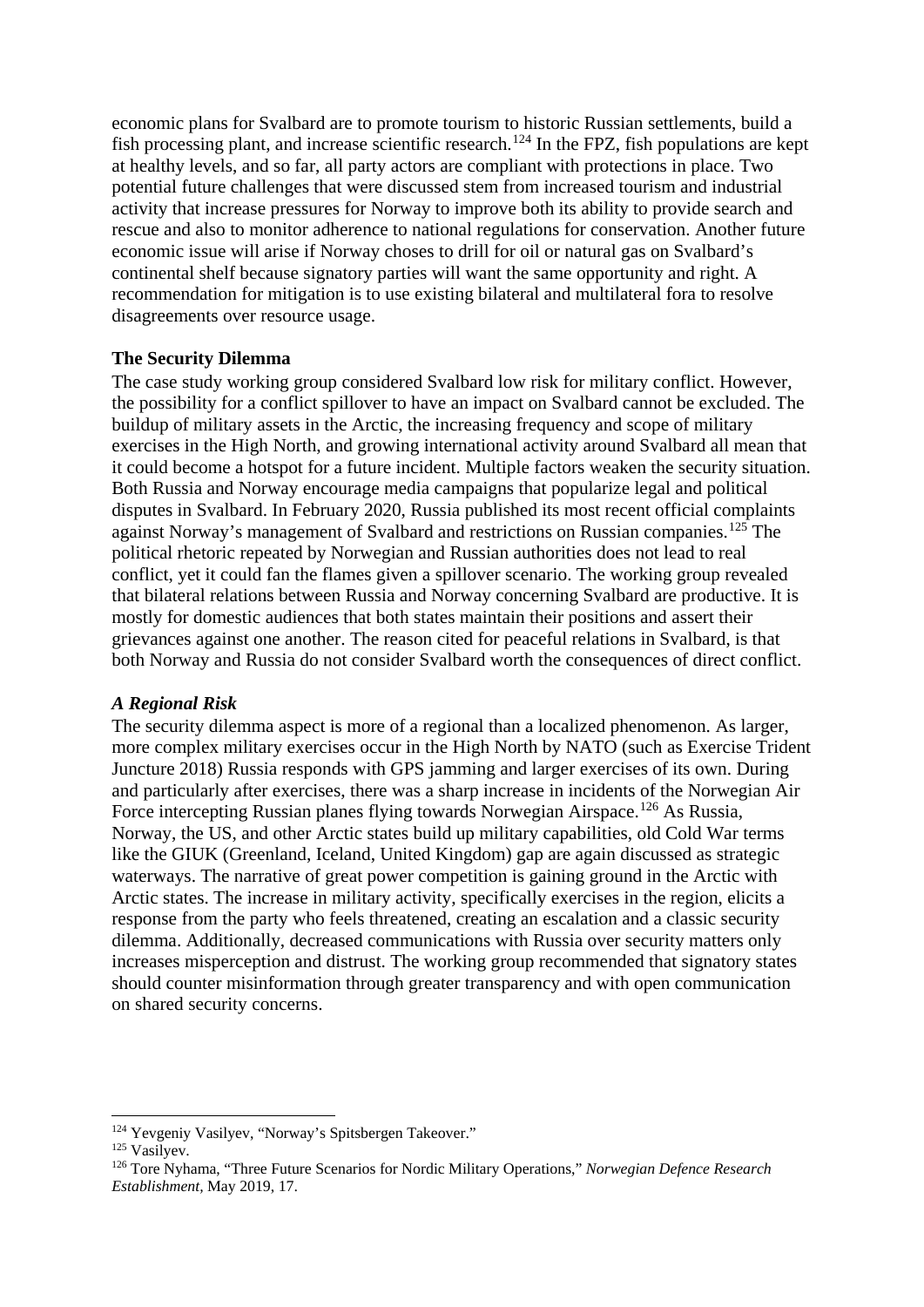# <span id="page-22-0"></span>*NATO Article 5 and Svalbard Treaty Article 9*

The Svalbard Treaty also addresses militarization. Article 9 forbids military bases and warlike activity, yet Norway states NATO Article 5 can be invoked to defend Svalbard.<sup>[127](#page-22-0)</sup> From seminar group discussions, it is not in Norway's interest to raise the NATO alarm if an incident can be handled at the national level. Norway's regular military patrols are to normalize the presence of Norwegian armed forces and to exercise sovereignty in the Archipelago. Russia regularly contests Norway's interpretation of Article 9 of the Svalbard Treaty. One possible impact is an escalation of tensions related to opposing interpretations of the Svalbard Treaty, which could be manipulated to drive a wedge between Norway and its European and NATO allies. Manipulation would be in the form of information campaigns to influence public opinion in an effort to create political pressure through strategic miscommunication. Existing disputes over fishing or drilling rights could be exacerbated, although it is not currently very likely. Another risk is the exploitation of domestic politics in Norway, where perceptions of Russia differ between residents of the northern county of Finnmark and Oslo.

The working group explored possible scenarios involving media campaigns and hybrid threats and determined that the best countermeasure is greater transparency by governments and media outlets. The same outcome applies to questions over the use of scientific research on Svalbard. Enforced transparency agreements will prevent dual use for military purposes and other suspicions. The group consensus was that human security remains at greatest risk on Svalbard. Arctic conditions combined with heightened commercial activity and tourism will challenge Norway's search and rescue capabilities.

# **Conclusions on Svalbard**

The results of this case study were informed by Arctic experts and practitioners from various Arctic states, several with experience in Svalbard. The small group setting allowed for productive discussions covering economic, environmental, human, and hybrid security risks. Svalbard differs from the other two case studies in that there are no indigenous communities, only historic communities. Nonetheless, populations on Svalbard face similar risks that other Arctic communities face with rapid permafrost melt, endangered wildlife, flooding, and other environmental risks. However, Norway and the governor of Svalbard are investing to mitigate risks while promoting ecotourism and green economy initiatives. Russia also plans to increase tourism. Green economic initiatives should also be explored by investors from other signatory states represented on Svalbard. For more environmental protection, the group advises signatory states to respect Norway's national regulation concerning black carbon emissions.

Other actors are drawn to Svalbard because of easier access to ports, healthy fish populations, and scientific research opportunities. International research is being encouraged and greater transparency will address doubts about purpose. As interest and activity rise, ongoing disputes over fishing rights and continental shelf access will continue. Since the most involved parties do not want to seek a legal compromise nor revisit the treaty, the solution proposed was to settle disputes as they arise through bilateral or multilateral agreements, citing the 2010 Maritime Delimitation Zone Agreement between Russia and Norway as a successful example. Misinformation campaigns should be approached with direct communication and transparency in order to limit hybrid security risks and spillover

 $\overline{a}$ <sup>127</sup> Norwegian Ministry of Justice and Public Security, *Svalbard,* 21.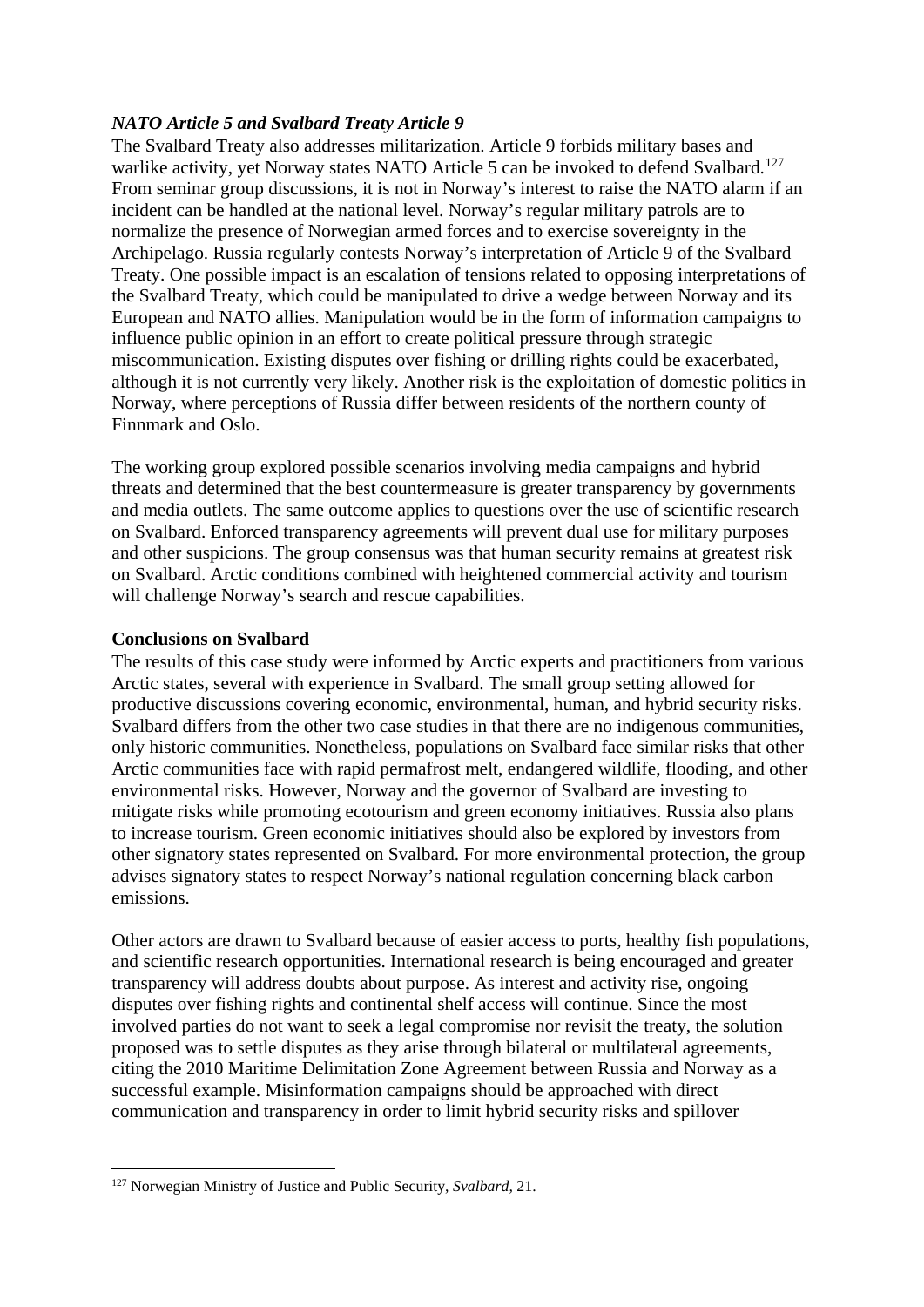concerns. Hard security risks in Svalbard are still considered minimal, whereas human security is a greater concern currently. A final note is that Svalbard is an interesting case study to continue following as its unique status, strategic location, and changing regional setting make new developments likely.

# *Summary and Strategic Recommendations*

In conclusion, ESS-N 2020 marked a turning point in how Arctic security was analyzed from previous seminars. As global powers show increased interest in Arctic affairs, there is growing competition over regional presence and economic opportunity. Competition has supplanted conflict in a paradigm where cooperation is increasingly challenged. However, the risk of a regional conflict cannot be completely disregarded. A consequence of hindered dialogue and strategic miscommunication is the potential to escalate if tension between competing powers rises to cause a spillover effect. Arctic states and non-Arctic global players make claims and investment plans in the Arctic as melting ice unveils opportunities. Arctic warming enables new economic opportunities, especially in shipping and resource development. Yet, the risks and costs of operating in the Arctic are still high. The harsh weather conditions threaten search and rescue efforts, seafarers, workers, and local communities. Although competition is growing, it is unlikely to be a cause of conflict currently. Low tension is an essential precondition for sustainable development and to be profitable. Thus, in order to be able to develop the manifold economic opportunities a mutual interest in pursuing sustainability and cooperating on Arctic issues is shared.

Another challenge that goes hand-in-hand with economic opportunity is the danger of climate change to the fragile ecosystem. The worldwide implications of climate change make the stability of the region a key concern not only for Arctic States, but also for the global community. Rising temperatures cause unprecedented melting in the Arctic and is a motor of global climate change. The assessment of the three case studies has proven that there are either many different issues to consider in the Arctic or that there are many different Arctics from different perspectives. As climate change and economic development are the key drivers of change worldwide, the different interests in the Arctic as shown in the three case studies should be balanced to avoid confrontation and allow for measured competition that does not hinder cooperation between all Arctic players.

#### **Governance**

Arctic governance lies with sovereign Arctic states, which interact and communicate through a system of well-established existing decision-making structures that should be supported, as should existing international law and regional bodies. It is key for all partners to respect international protocols and declarations and abide by treaties and international law, including the North Atlantic Treaty, the Svalbard Treaty, the UNCLOS, the United Nations Declaration on the Rights of Indigenous Peoples, and the Arctic Investment Protocol. Further, national and regional legislation on labor law, environmental protection, safety standards, and the rights of indigenous peoples should be enforced through the appropriate mechanisms.

The Greenland case study working group highlighted the importance of inclusion of the Greenlandic government and people in all decisions impacting Greenland. The Yamal case study group discussed pressures from the hydrocarbon industry on the local Nenets population and the environment. The economic importance of Yamal means that those developments will continue, but should include a greater focus on human development and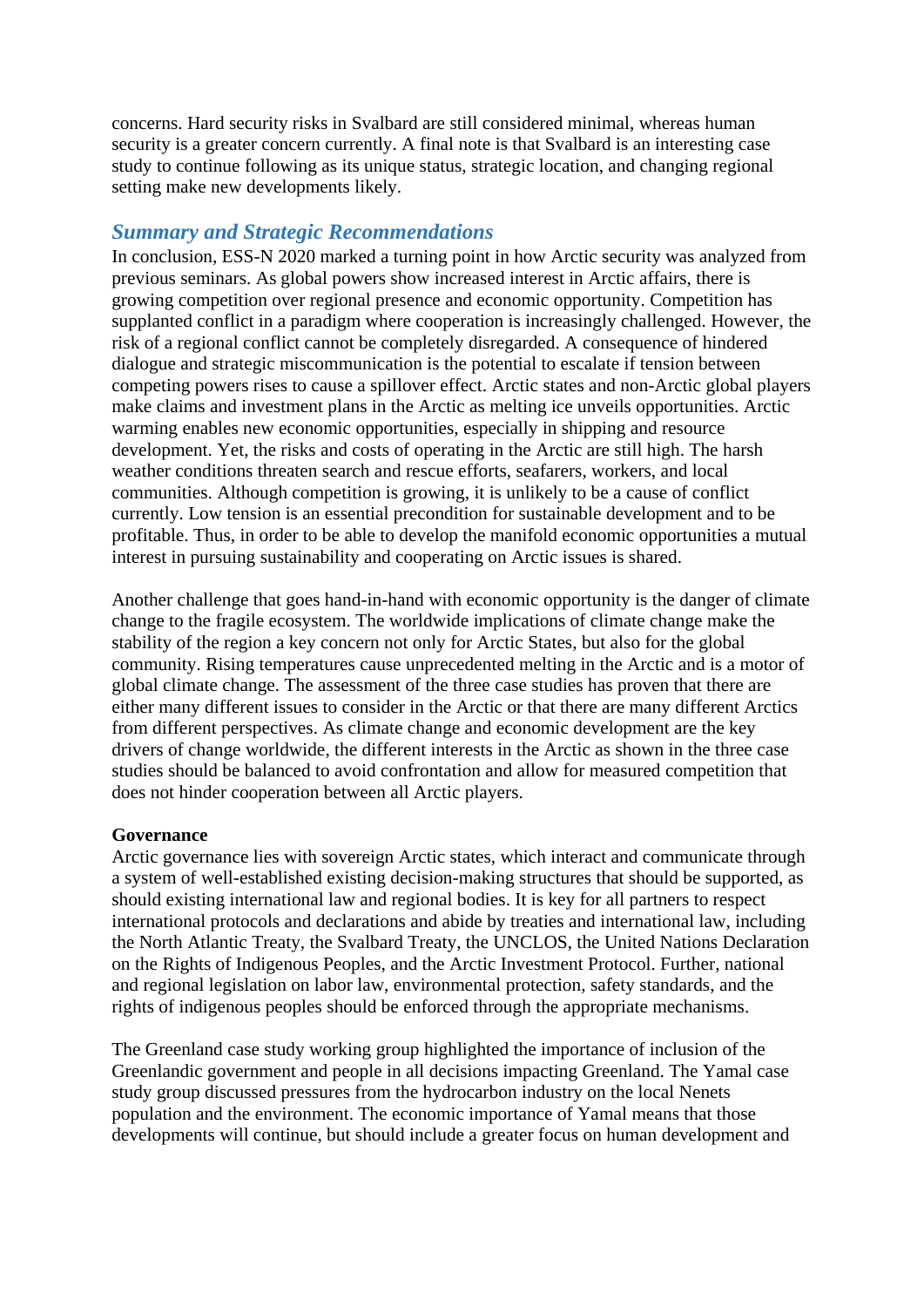not just inclusion, but social justice as well. For Svalbard, conflicting interpretations of the Svalbard Treaty create friction concerning fishing and shelf resource rights. However, the resulting interstate disputes are preferred to a renegotiation where all parties risk losing a claim.

Governance of the treaty is managed by Norway. It is not in Norway's interest to provoke signatory states to the point that they take the matter to an international court. Norway enforces national regulations and protects its interests consistently, while assuring equal treatment of signatory state populations on Svalbard. Signatory states contest Norway's management, but ultimately accept the status quo because the ambiguity allows them to keep acting according to their interpretation of the treaty. No signatory party would threaten armed conflict over Svalbard, so the legal dispute will likely continue unresolved. Regionally, there are many platforms for exchange on Arctic governance issues and channels to communicate concerns. It is highly recommendable to use these existing bilateral and multilateral fora to resolve disagreements over issues such as resource usage and thus mitigate the risk of conflict. Arctic governance should pursue a multi-layer approach considerate of balancing the interests of all stakeholders involved.

#### **Dialogue and Countering Misinformation**

The regrettable lack of dialogue in the military domain since 2014 could create an Arctic security dilemma, which should be avoided by re-establishing regional dialogue within the Arctic in all aspects. A dialogue resulting in the cooperation of the major players in the region would minimize or even eradicate any risks from a spillover effect. Further, misinformation campaigns should be approached with direct communication and transparency, to limit hybrid security threats and spillover concerns. NATO members and the western alliance should be present in the Arctic with SAR capacities, demonstrate military readiness, and provide long-term investments in developing economic opportunities. The increase in military activity, and specifically exercises in the region, elicits a response from the party who feels threatened, creates an escalation and a classic security dilemma. NATO should not intentionally provoke Russia with weapon system placement that threatens its security. Likewise, Russia should not respond by aggressively approaching Norway's borders following an exercise. Additionally, deterioration of communications with Russia over security matters only increases misperception and distrust. Thus, it is key for all stakeholders to understand both the geostrategic and domestic policy implications that the pursuit of Arctic interests has for regional partners and competitors.

In Svalbard, public statements of grievances and challenged claims appeal to domestic audiences. If tensions escalate due to a situation within or beyond the Arctic, domestic political messaging could turn to saber rattling. It is highly recommended to counter misinformation through greater transparency and with open communication on shared security concerns and security gaps for SAR. If an issue is too politically sensitive for open discussion, Track 1.5 and Track 2 dialogue could be the appropriate forum. A broadened focus of western partners in this regard should include international organizations important to Chinese and Russian stakeholders, such as the Eurasian Union, the Belt and Road Initiative, or the Shanghai Cooperation Organization in addition to traditional (western) mechanisms for soft security and safety dialogue (e.g., the Arctic Council, the Arctic Circle, the Arctic Coast Guard Forum, or the Arctic Frontiers Conference).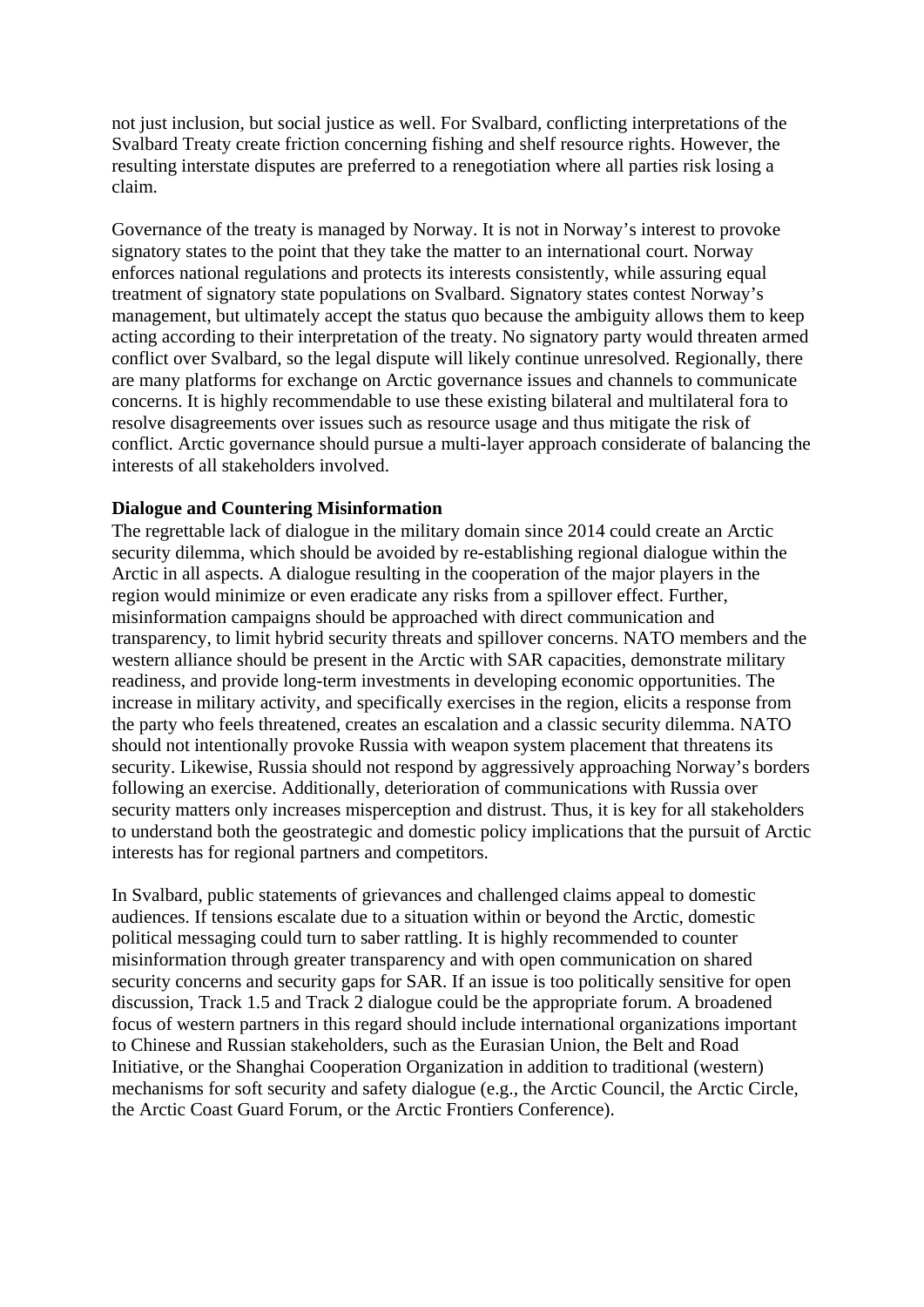## **Holistic Development of the Security Sector in the Arctic**

The narrative of great power competition is gaining ground in the Arctic, with both Arctic and non-Arctic states. Although there currently is only limited tension in the Arctic, the region has potential for conflict if changing conditions make it a greater priority economically or geostrategically. Currently, stakeholders value cooperation over confrontation, especially in SAR operations and in research. As economic involvement and commercial shipping activities increase, capacities to address security risks in these areas including in SAR, human security, and environmental protection—will also need to grow. Thus, the group recommends that Arctic stakeholders develop their security capabilities holistically. This has to include different domains, e.g. capacities for developing social and health systems, training local law enforcement and first responders, and establishing a coast guard or auxiliary coast guard where such institutions do not yet exist, especially in Greenland.

Norway is actively addressing holistic security in Svalbard, with relocations in avalanche zones, security patrols, environmental monitoring, and protective zoning. Russia has reinforced its military and SAR infrastructure to increase navigability along the NSR and support investments. Still, an increase in overall domain awareness in the Arctic has to include preparation for future developments in the regional hard security realm. Furthermore, in order to firmly integrate Arctic communities such as those in Greenland into the western alliance, increased domain awareness for the Arctic as a strategic theater should be promoted. Finally, developments in and around the Svalbard Archipelago should continue to be closely monitored as its strategic location in a changing regional setting make new developments likely.

# **Sustainable Economic Development**

The Arctic has significant economic potential in energy production and resource development. To be able to profit from these emerging business opportunities, however, investments in often remote production sites, infrastructure, and workforce will need to happen first. Therefore, cooperation between investors, corporations, governing authorities, and local communities is highly advisable in order to assess strategies that are profitable and sustainable for all parties. Infrastructure projects especially, provide an excellent opportunity for cooperation. Connectivity—or the lack thereof—is still a key concern of Arctic communities. Such a strategy of promoting economic partnerships to improve cooperation also offers another opportunity for dialogue and conflict prevention.

Another area of investment not to be neglected is the Arctic human capital potential, thus investment in educational opportunities as well as the establishment or expansion of cultural and educational exchanges is highly recommended. These challenges are approached differently in the three case studies. In Greenland, education is a national priority and finding emerging markets for human capital will be the next step. Balancing economic development with environmental protection protocols will continue to be a challenge as politicians push for economic independence. The working group assessed that Greenland values that balance, so international environmental agreements and protocols will be respected and incorporated into mining and infrastructure investment plans. Furthermore, the group advised diversification to include tourism, energy and hydropower, and water collection.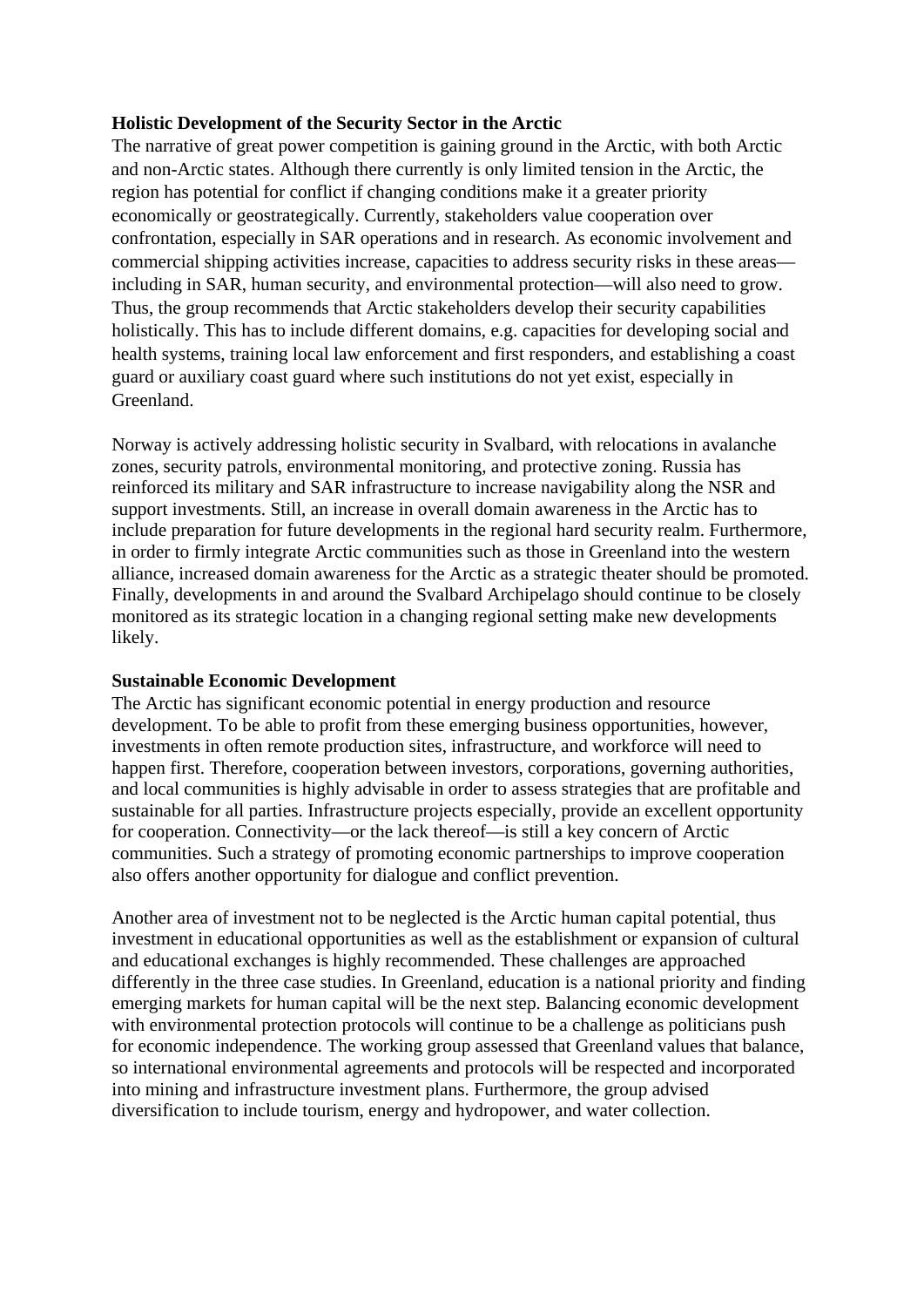In Yamal, economic development is the priority. Gas corporations include environmental protocols in planning, yet environmental NGOs and indigenous populations in the area are wary of irregular enforcement. Industrial activity is increasing the effects of warming, destabilizing infrastructure, and temporarily reducing fish populations upon which locals rely. The working group recommends regular enforcement of environmental protections and to make operations more sustainable by incorporating feedback of local stakeholders. Svalbard is already developing sustainable tourism and a green economy with stringent environmental protections in an effort to preserve wildlife and maritime zones. Russia continues its coal mining operations, yet plans to increase tourism initiatives. Overall, economic opportunities will only increase. Arctic states, through the Arctic Council, have a forum to discuss economic development while mitigating environmental impacts.

#### **Scientific Diplomacy and Benefit-Sharing**

In line with the benefit-sharing approach recommended for Arctic economic development and building on human capital development for R&D expertise, scientific diplomacy is a useful tool to mitigate risks both in economic and military domains. Studying and monitoring sea level rise, permafrost thaw, and glacier melt are important not only to understand climate change, but also for early risk detection. All Arctic states need mitigation measures given that environmental changes threaten the integrity of the local infrastructure and operations at production sites. Thus, information on ecological developments are vital to all stakeholders and should be shared. Best practices in mitigation should also be shared to prevent disasters. It is important to highlight that such an exchange of knowledge and best practices should be mutual between all stakeholders involved, Arctic states and Arctic communities alike.

Furthermore, such an exchange can put national perceptions and safety concerns in context by communicating research purposes clearly and openly, thus also lowering suspicions about potential dual use of research and monitoring stations for intelligence and military purposes. Both Greenland and Svalbard have international scientific centers that would benefit from greater transparency and information sharing. Currently, especially along the NSR, rescue infrastructure and communications are limited by insufficient hydrographic mapping and navigational aids, limited NSR infrastructure, a lack of modern communications, and the inability to observe the Arctic from space. Building on the long and successful international cooperation in Arctic SAR operations as well as on international cooperation in space research, the construction of infrastructure put forth in the new development plan for the NSR (including a safety and communications network, the launch of six space modules to secure a high-speed automatic identification system, more meteorological stations to provide more precise weather forecasting, and availability of hydrometeorological data via GEO satellites) and its eventual data yield could be used as an opportunity for continued dialogue in the scientific realm.

#### **Way Ahead**

The focus on case studies to discuss local, national, and regional issues in a specific context covering different locations allowed for deeper discussions and focused recommendations. The case studies also allowed for a comprehensive look at how social, economic, political, and security interests intertwine. The three case studies are rapidly evolving, meaning they can be returned to later to track developments that will have strategic implications. An encompassing theme discussed is the changing rhetoric in Arctic international relations. Now competition is the new lens, particularly concerning China and Russia, covering the spectrum of economic competition, military build-up, research, and resource claims. Fortunately, the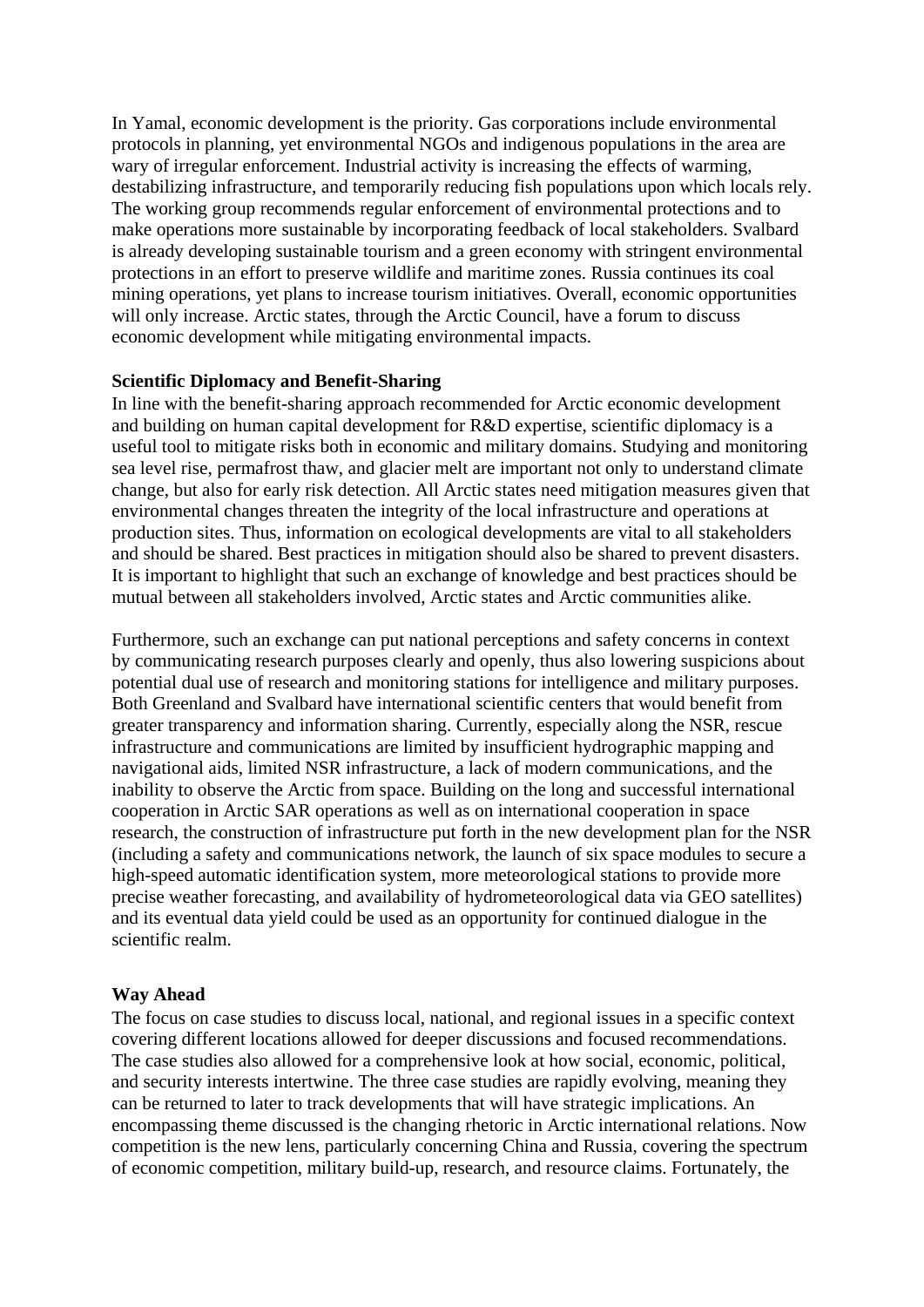norm of adherence to international law to resolve competing claims is a source of stability. On the horizon, there will be more activity in the Arctic and likely increasing competition as a response to growing investments made by "rival" Arctic players. Military build-up is another recurring topic. The security dilemma, discussed as an observation of expanding NATO and Russian exercises in the Arctic, will likely continue until dialogue and trust building measures are established. The way ahead for ESS-N can build upon the case studies evaluated to make more specific policy recommendations for the key stakeholders involved. Including participants representing industry interests and civil society will enhance input for effective policy recommendations.